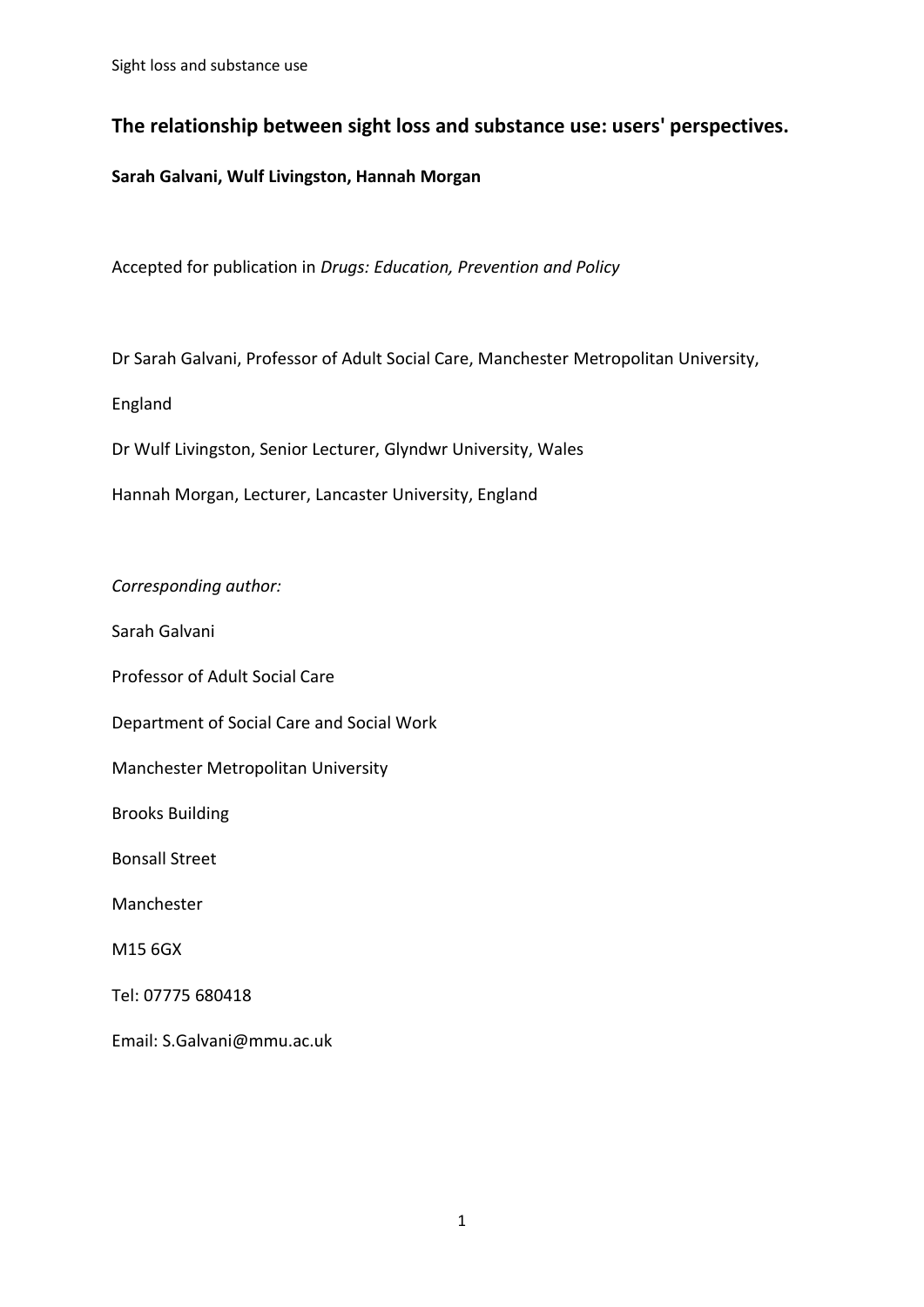# **The relationship between sight loss and substance use: users' perspectives.**

#### **Abstract**

This UK study emerged from the concerns of a sight loss charity which sought to meet the support needs of its service users with problematic alcohol use. This paper presents findings from one strand of the study focusing on service users' perspectives. Aims: The aim was to explore the meaning and function of substance use in the lives of people with sight loss. *Method*: Through purposive and snowball sampling, 17 semi-structured interviews were held with people face-to-face or via telephone. Data were analysed thematically through coding, recoding and categorising data with double coding providing quality control. *Results*: People were at different stages in their use of substances and their experiences of sight loss. They reported a number of relationships between sight loss and substance use with three main relationships emerging; substance use as i) a cause of their sight loss, ii) a contributor to their sight loss and iii) a coping mechanism for sight loss. *Conclusion*: The diverse experiences of people with sight loss and substance problems require an individual and tailored response from substance use professionals. This needs to include routine questioning and accurate information about the medical relationship between sight loss and substance use.

#### *Key words*

Sight loss, alcohol, drugs, visual impairment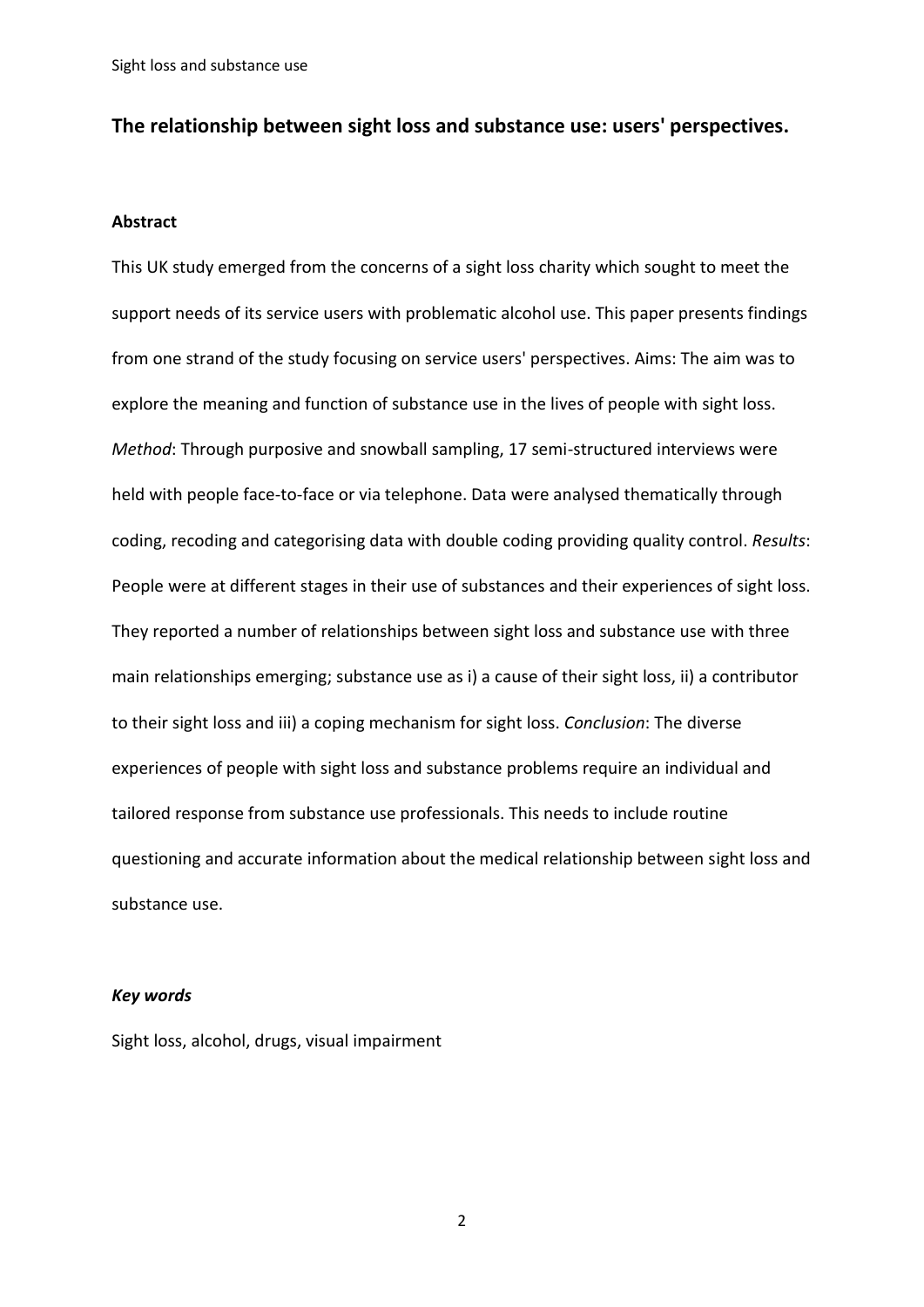# **The relationship between sight loss and substance use: users' perspectives.**

#### **Introduction**

The study reported in this paper emerged from the practice concerns of a sight loss charity in England. It sought to understand better the needs of its service users who experienced problematic substance use in addition to sight loss. In particular, the Charity wanted to know if it could do something more, or do something differently, in relation to its service provision for people experiencing sight loss and who drank heavily. These practice concerns were set within wider questions about the relationship between the two, such as the prevalence of their co-occurrence, the causal or correlational links, the experiences of staff who supported people with sight loss and problematic substance use, and the experiences of people with sight loss and problematic substance use. These four areas became the focus for this study. To our knowledge this is the first study of this kind. This paper draws primarily from the views and experiences of people living with sight loss and substance use.

#### **Background**

Evidence of a relationship between substance use and a range of health conditions including liver disease, different types of cancer, chronic obstructive pulmonary disease, blood borne viruses, and dementia, has been well documented internationally (Ridley et al., 2013; World Health Organization (WHO) 2014). However, there is considerably less evidence that explores the relationship between substance use and conditions leading to sensory disability, such as sight loss or visual impairment, and deafness or hearing loss (Templeton, 2014). Yet, these conditions are common worldwide particularly among older adults. In the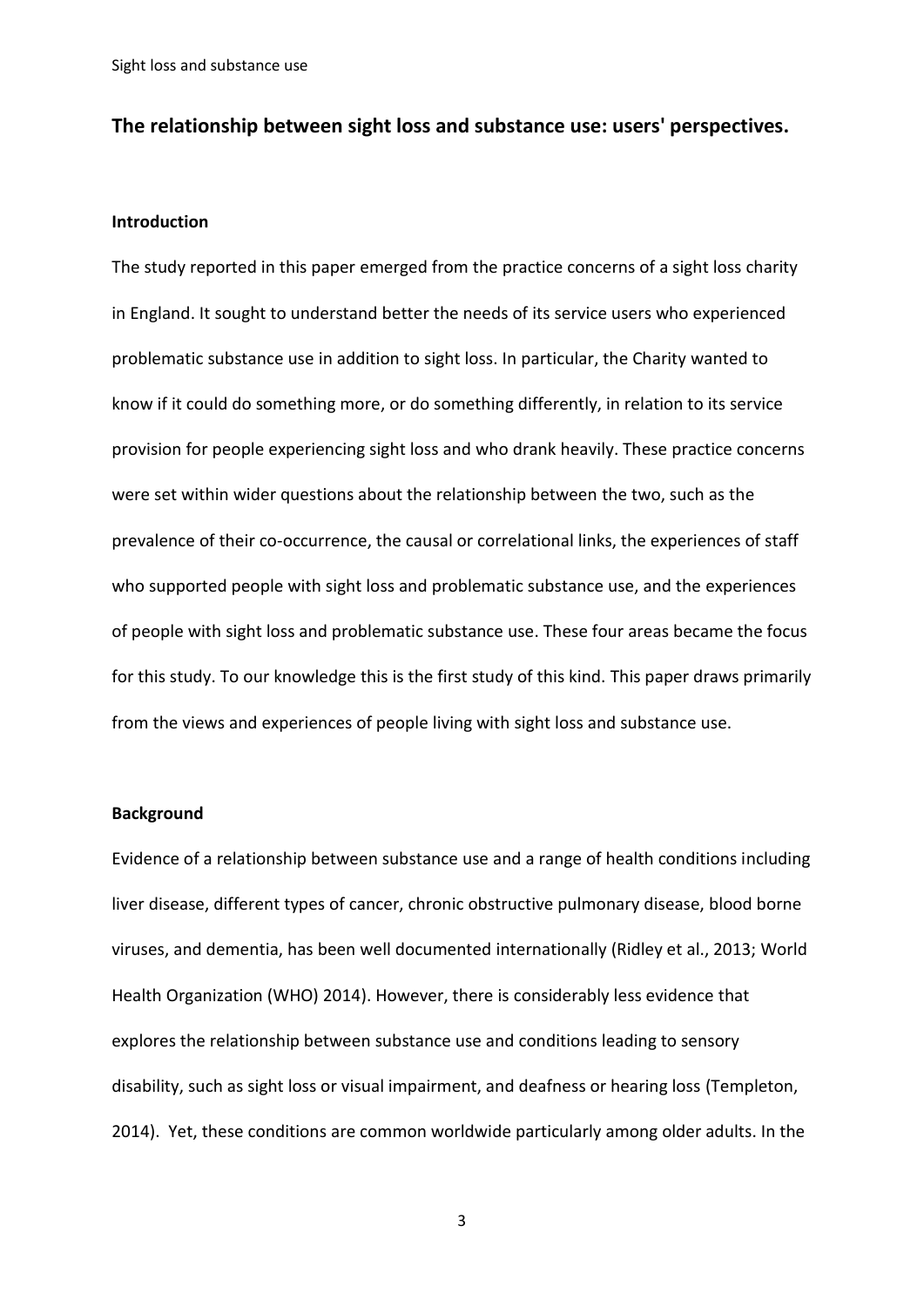case of sight loss, there are an estimated 39 million people worldwide who are blind out of a total of 285 million with visual impairment (World Health Organization, 2014).

The association of substance use with sight loss appears to be a global phenomenon. Published case study material from around world identifies instances of substance-related sight loss among heavy alcohol and other drug users. Among these clinical case studies are examples of people from Europe (Anyfantakis et al. 2012, Bhatnagar and Sullivan 2008, Davies, C. et al. 2012, Shwe-Tin et al. 2007, Steel et al. 1993, Zoccolella et al. 2010), Asia (Kee and Hwang 2008, Shinya et al. 2003), and North America (Sivilotti et al. 2001, Syed and Lioutas 2013), whose use of substances had been judged to be a trigger for temporary or permanent sight loss. The substances identified range from alcohol and tobacco to poppers and lacquer thinner. Others identified the assessed cause of the sight loss to be the route of administration and related infection, rather than the drug itself (Shwe-Tin et al. 2007). Six of these studies found that the reduction or cessation of substance use had an impact on sight loss (Anyfantakis et al. 2012, Bhatnagar and Sullivan 2008, Davies, C. et al. 2012, Shinya et al. 2003, Sivilotti et al. 2001, Syed and Lioutas 2013), noting improvements in people's sight loss when they reduced or ceased their substance use, often in with supplementary vitamin administration. In cases where there was evidence of longer-term substance use, the damage was identified too late and the sight loss showed minimal improvement after reduction or cessation (Davies et al. 2012, Steel et al. 1993).

Clinical reports, however, can make no claims to representativeness. They will only ever offer an individual's experience or that of a small number of people. To determine representativeness much larger studies are required that explore both substance use and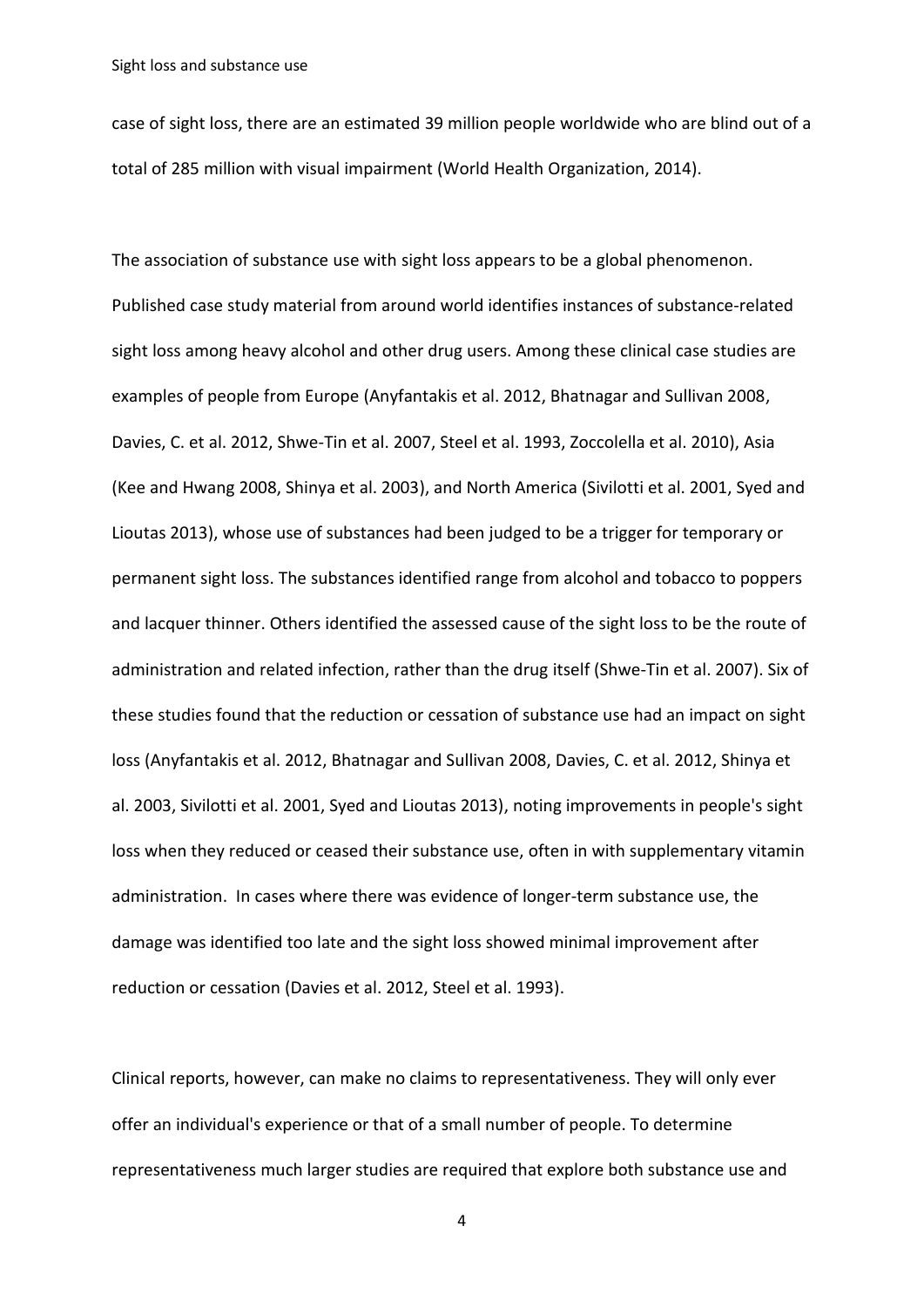sight loss over time. This type of research is missing from the research evidence although two population studies, from Australia and the USA, suggest some limited evidence of increased risk of sight loss from alcohol consumption combined with smoking. The Australian Blue Mountain Eye Study (Kanthan et al. 2010) looked at the association between alcohol consumption, tobacco smoking and cataracts, in two postcode areas west of Sydney (n=2564). The study found some protective considerations for moderate alcohol consumption (1-2 "standard" drinks per day) compared to abstainers or those drinking more than two standard drinks per day. It is worthy of note that the people defined as 'heavy' drinkers in the study were not consuming alcohol in the quantities that is often seen in the treatment seeking population suggesting the numbers of those at risk could be far greater. The American Beaver Dam study (Klein et al. 1999) also examined the links between tobacco smoking, alcohol and caffeine consumption and the incidence of age-related cataracts over a 5 year period. They found tobacco and alcohol consumption increased modestly the risks of nuclear cataracts over that time period although another paper from the same study exploring age-related maculopathy found no significant correlation except for beer drinking men and an association with retinal drusen (white or yellow deposits under the retina) (Moss et al. 1998).

A number of studies incorporated questions about substance use into a study on a combination of other health conditions and eye health or visual impairment. For example, Mukamal (2007) reports on a study estimating the prevalence of problem drinking and other risk behaviours among adults with diabetes in the USA. A study from China explored eye injury and visual impairment identifying alcohol consumption as a significant risk factor (Wang et al. 2012). Another study from the USA explored male physicians' health including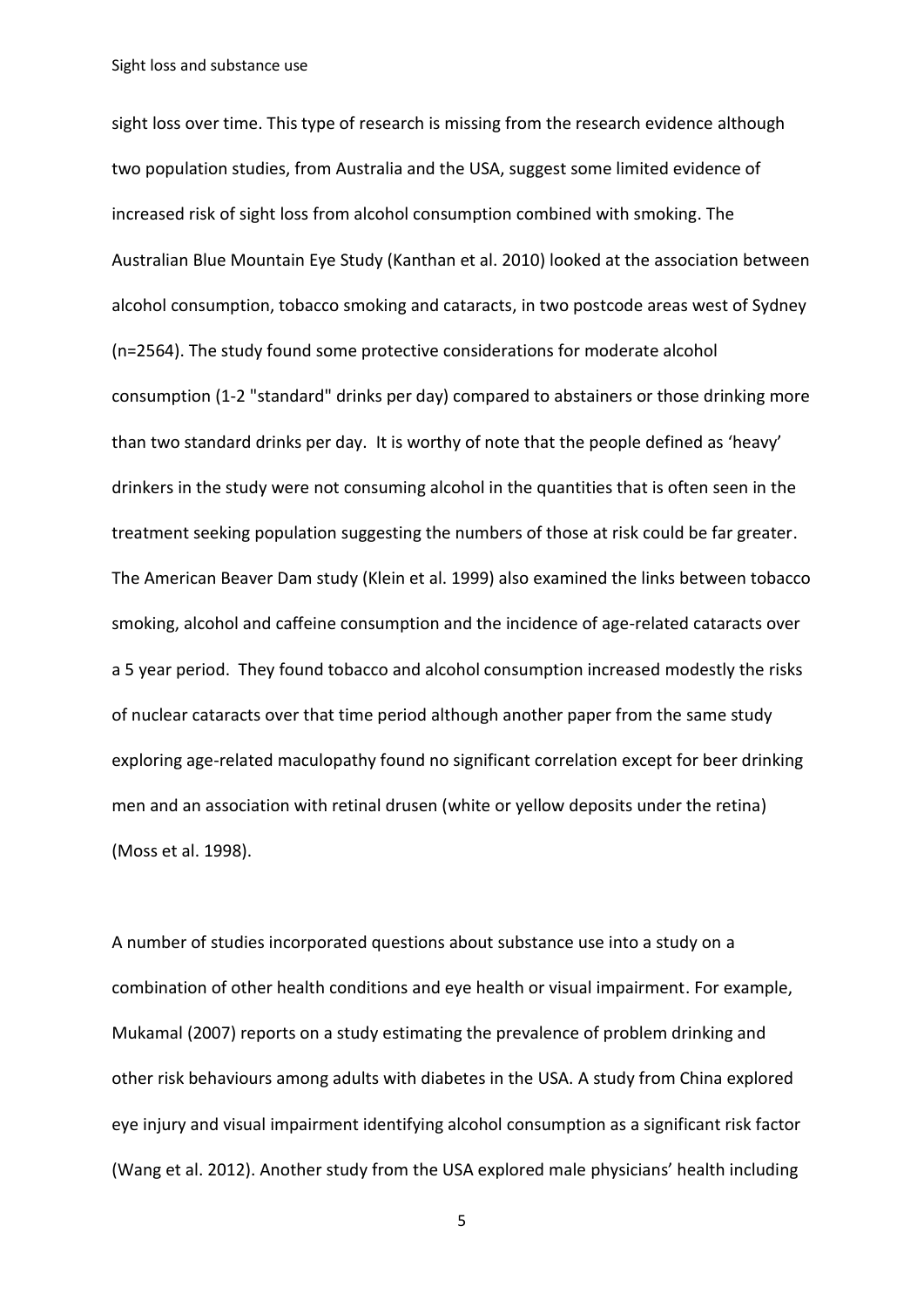an exploration of the relationship between alcohol and age-related macular degeneration (Ajani et al. 1999). The relevance of these studies is difficult to assess in relation to broader questions of alcohol consumption and sight loss given the limited population focus, e.g. male physicians aged over 40.

What the existing evidence does suggest is that substance use is a risk factor for sight loss or visual impairment, particularly when combined with other factors such as smoking and poor nutrition (McCarty 2002, Venza et al. 2011). Thus a person's lifestyle alongside their substance use appears to play a key role in determining the impact on their sight loss.

However, what is missing from the evidence is research exploring the perspectives of people living with both sight loss and current or previous substance use. Their understanding of the relationship between the two and their experiences of support are vital in determining appropriate policy and practice responses particularly given the relative dearth of evidence available.

#### **Methodology**

This gap in the evidence was addressed directly in one of the four strands of this multistrand research project. The project's aims were to:

- 1. explore what existing data revealed about the extent of substance use among people with sight loss.
- 2. review any clinical and medical evidence of an association between substance use and sight loss.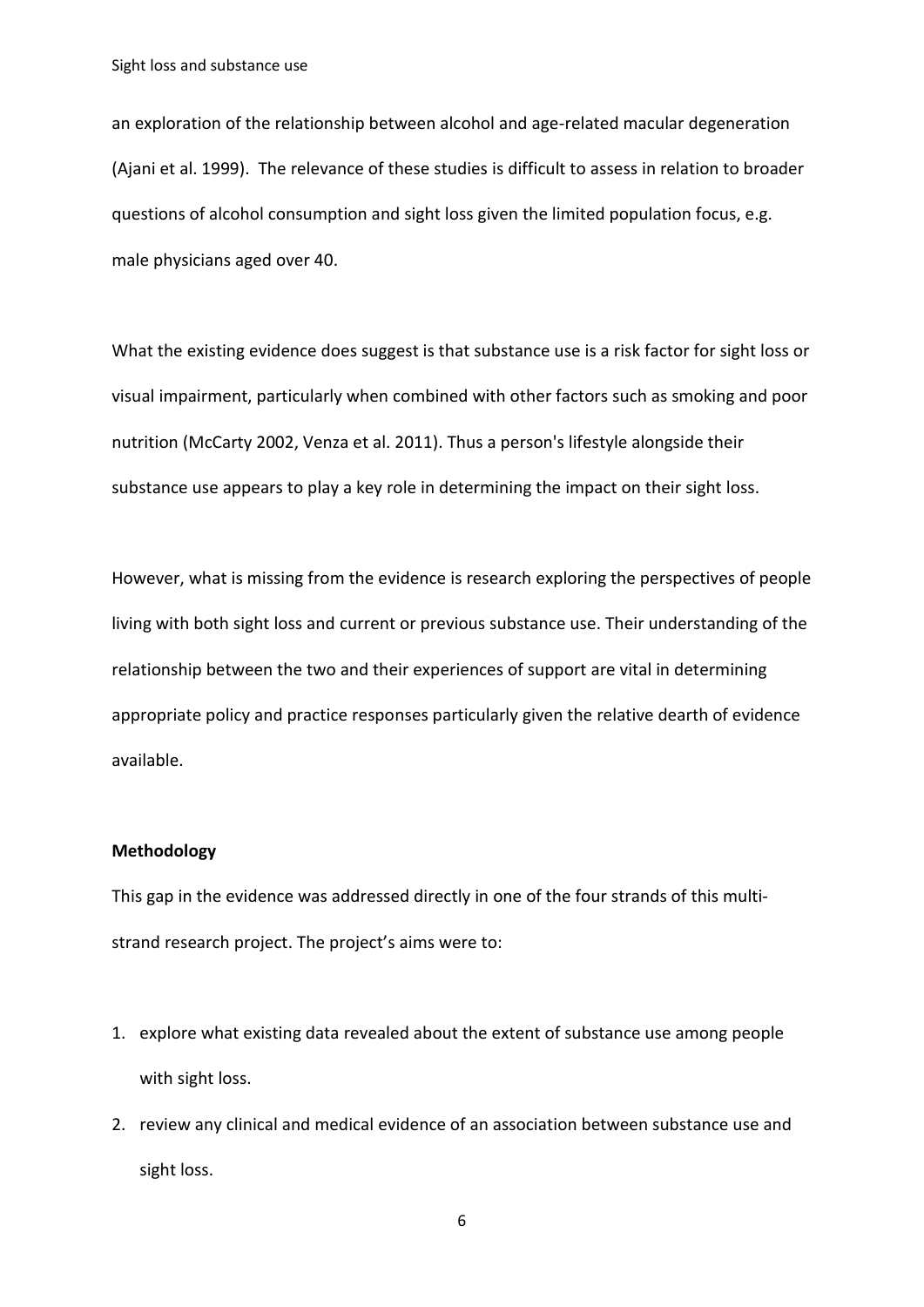- 3. explore the meaning and function of substance use in the lives of people with sight loss.
- 4. explore how professionals in a) substance use and b) sight loss services were working with these overlapping issues.

Four sources of evidence were identified to meet each of these aims. Respectively they were; i) secondary analysis of existing UK data sets, specifically the General Lifestyle Survey (GLS) 2009 and 2010, The Health Survey for England 2000 and The Primary Care Trusts Patient Survey 2008; ii) a comprehensive literature review of existing international research literature, using a systematic approach to searching and data extraction ii), iii) users' perspectives and, iv) professionals' perspectives, via semi-structured phone or face to face interviews.

Aim 3 sought to determine what role substance use played in the lives of people with sight loss living in the UK and is the focus of this paper.

#### *Data collection and analysis*

The new data collection with people experiencing sight loss and substance use comprised semi-structured, face-to-face, or telephone interviews. A semi-structured approach to interviewing allows for some focus and structure without conversation being restrained by an overly restrictive interview schedule or, conversely, by it being too unboundaried (Arksey and Knight 1999).

The interview schedule was designed anew due to the lack of previous research in this area. In addition to introductory questions and demographic data, there were six sections comprising questions relating to sight loss history, substance use history, relationship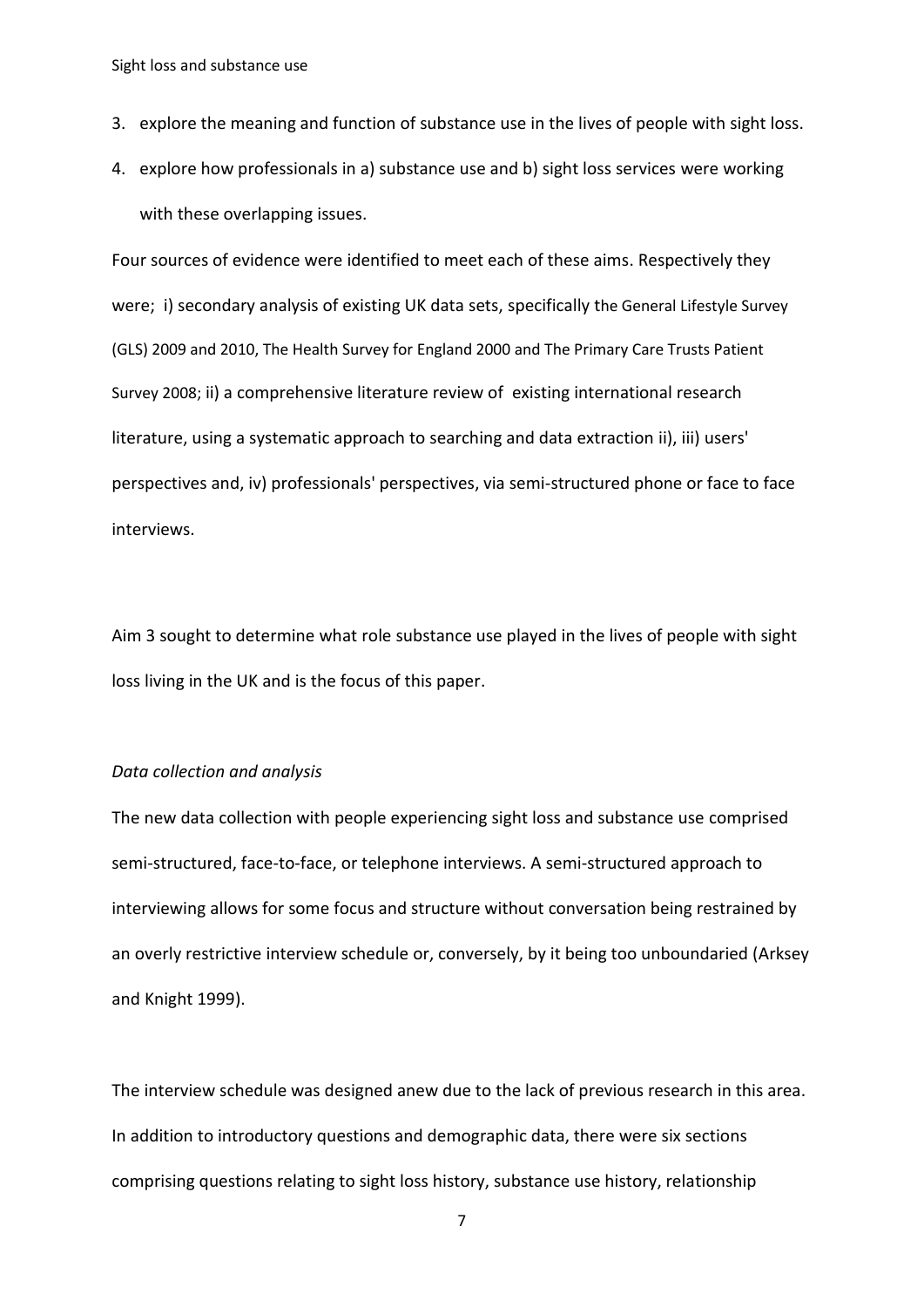between the two, relevant family history, support needs and services and community focussed questions, e.g. the extent to which they were aware of other people who experienced both substance use and sight loss. Some of the questions emerged from themes identified in the wider research evidence, e.g. questions around smoking and other substance use. The majority, however, were developed to directly explore participants' experiences of sight loss and substance use and to meet the aims of the study.

Data analysis of the interviews followed a thematic analysis approach in which the transcripts of the data were coded line by line, into key concepts. This type of coding has its origins in grounded theory approaches (Strauss and Corbin 1998) but has moved away from theory development as its goal, to a focus on identifying key thematic similarities and differences in the data. Its strength is that the text is the starting point for analysis rather than a researcher imposed framework, thus maximising the chances that the emergent themes are grounded in respondents' views. Once the coding has been completed for each transcript, patterns of data and connections between codes are identified. This process requires checking and rechecking of coding accuracy and fit. These patterns are then mapped into themes (O'Leary, 2010). Over 90 codes were identified from the 17 interviews, with initial clustering into 31 themes. It is the dominant recurring themes which are usually interpreted and presented as findings with dominant themes being indicated by those with highest number of references and/or source citations. For example, in this study three people (sources) made nine references to experiences of violence and abuse, whereas 17 people made 163 references to their experiences of loss relating to their sight loss. However, there is some bias as codes will often follow interview questions fairly closely. In this example, violence and abuse was not asked about directly in this study whereas the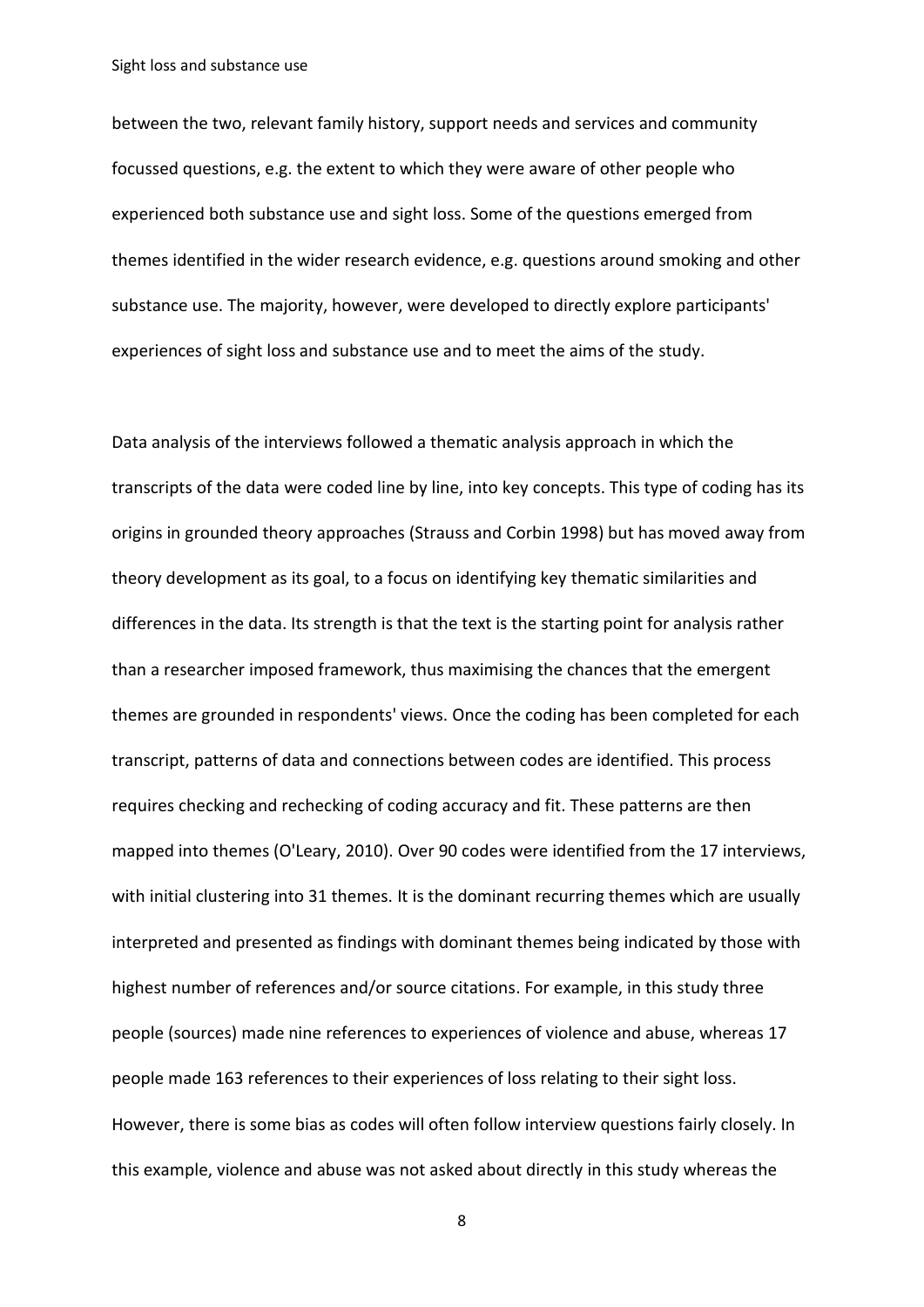positive and negative impact of sight loss was. Given the subjectivities of this process, quality control measures involving double coding of transcripts by two team members were applied at the start of the coding process. Computer aided software, NVivo version 10, was used to assist the coding and categorising process.

#### *Recruitment strategy*

The recruitment strategy for interview participants combined a number of traditional and creative methods. Purposive sampling was one strategy, where particular populations are chosen for their experience or knowledge of a topic (Davies and Hughes 2014). This sampling strategy targeted substance use (n=20) and sight loss (n=21) organisations within the UK and 11 other health and social care agencies who could disseminate information about the study on behalf of the research team. This purposive sample was supplemented with snowball sampling techniques (Browne 2005) via individual professionals, as well as professional contacts of the research team, the co-funders, and the project's wider project advisory group (PAG) that comprised sight loss, substance use and mental health specialists.

Flyers with information about the project were distributed widely to the organisations and individuals identified, followed by more individual approaches to these organisations to verify the dissemination of the flyer, to determine whether further information was needed and to establish their timeframes for dissemination. In addition, social media was used to provide information about the project and to seek participants. This consisted of Linked In, Twitter and Facebook.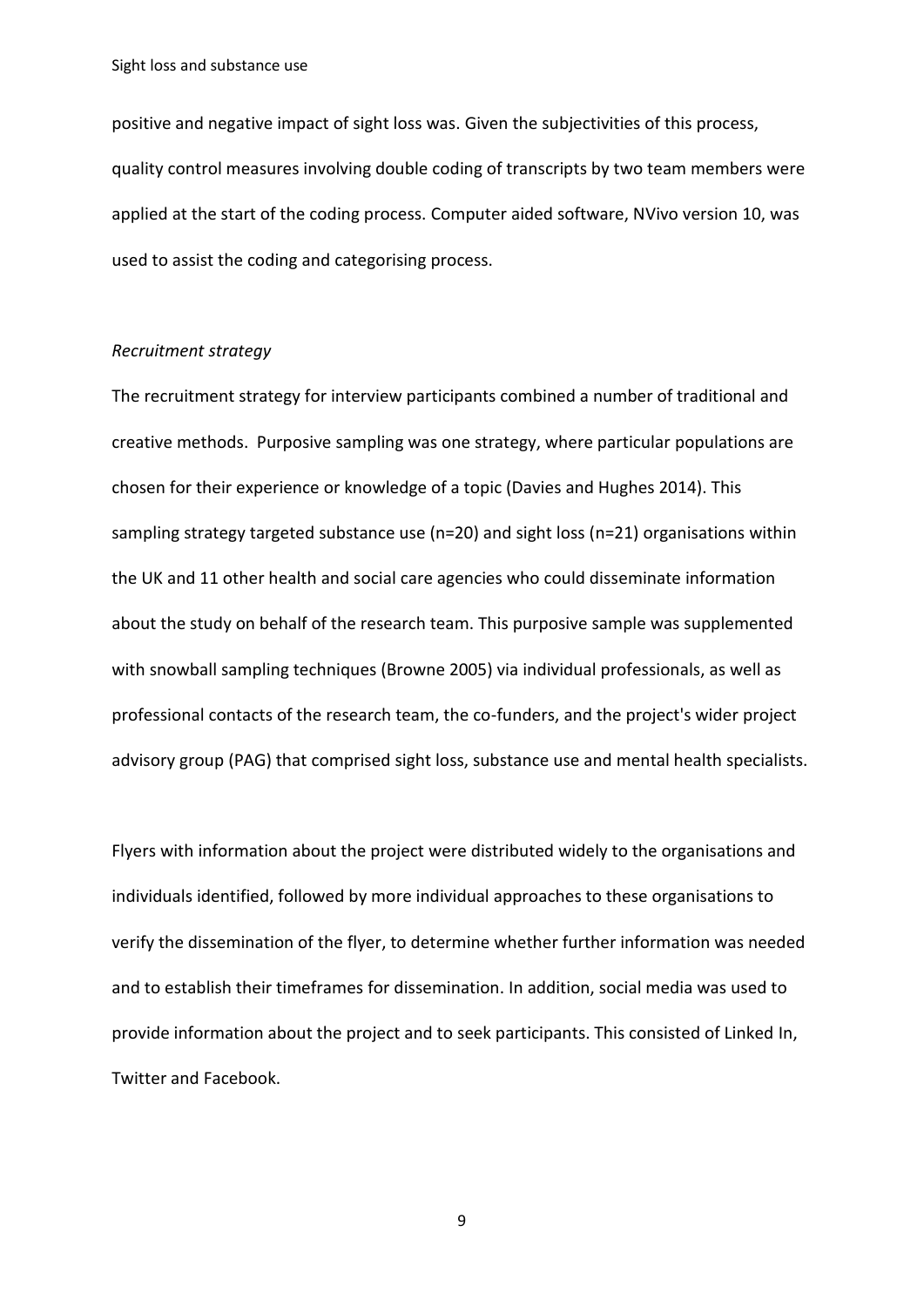A slow response rate for individuals with sight loss and substance use was anticipated given the sensitive nature of the research, therefore a second phase of recruitment was planned. This second phase proved important in ensuring our request for support was not forgotten or that it was picked up by colleagues, for example where an initial contact had left the organisation or was on leave.

#### *Ethical approval*

The research governance processes of University of Bedfordshire and Lancaster University were adhered to. One process comprised a two tier process, resulting in approval at Institute and University level. The other comprised a one tier process at University level. Individual consent was given in writing or verbally depending on the interview method and preference of the participant. People read, or had read to them, the information sheet about the research, in particular, confidentiality and data protection issues. They were provided with an opportunity to ask questions. Some people were able to provide a written signature while others interviewed by phone were not able to provide a signature and verbal consent was digitally recorded. Gratuity payments in the form of high street gift vouchers were provided at the end of the interviews in person or via mail. No participants were aware of this at the start of the interview. A second information sheet in various formats was offered post interview detailing local and national support services for people to contact as needed.

#### **Results: sample profile**

Of the 26 people who initially responded to our invitation to participate, our final sample comprised 17 people. Four could not be contacted on follow-up and five did not have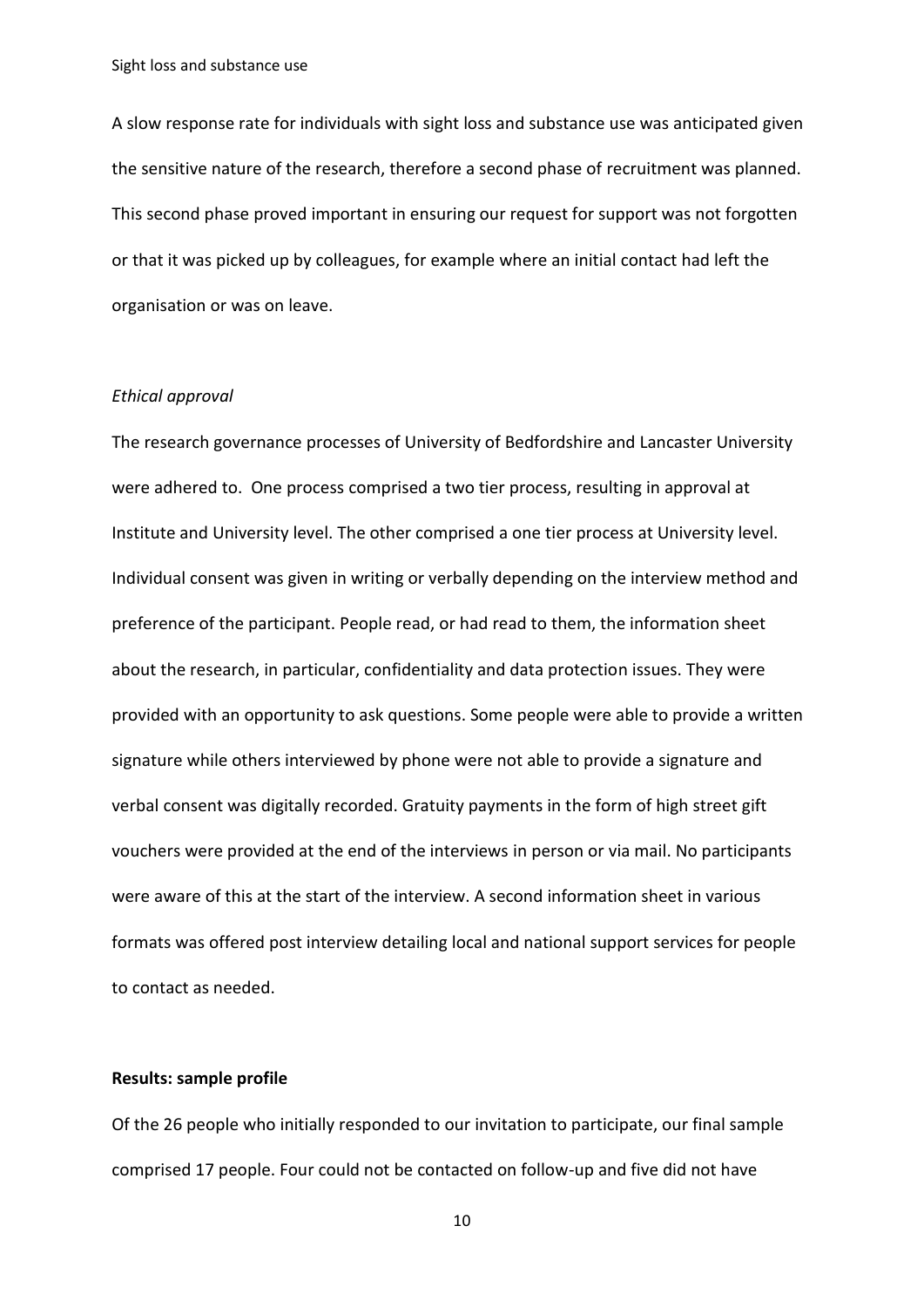experience of both sight loss and problematic substance use. Of the 17 who participated, the majority of them did so for altruistic reasons (n=14); they wanted to help others to support the agencies that had supported them. The remaining three participated for reasons including their own recovery process, an interest in research, and because they felt it was relevant to their experience. The average length of the interviews was 78 minutes and interviews were conducted either in people's homes or in a venue of their choice in their local neighbourhood (n=13). Four people chose to be interviewed by telephone.

The profile of the group is set out in table 1 (below):

#### *[Insert table 1 here]*

As the table shows, this was a largely male, white sample with alcohol or polydrug use as their substance/s of choice. Most participants were from the south of England and were current or previous smokers. Smoking status is relevant due to the evidence linking smoking, drinking and sight loss. There was a range of employment status although none of the sample were in full time employment and while just under half had no religious affiliation, of those who did, most identified as Christian. Religious affiliation can be an important aspect of shame and stigma relating to substance use but can also be a motivating factor in help seeking and changing problematic substance use (Bradby and Williams 2006, Hurcombe et al. 2010)). The length of time people experienced sight loss varied considerably with seven people experiencing sight loss for more than 20 years and 10 people 20 years or less.

### **Results: thematic analysis**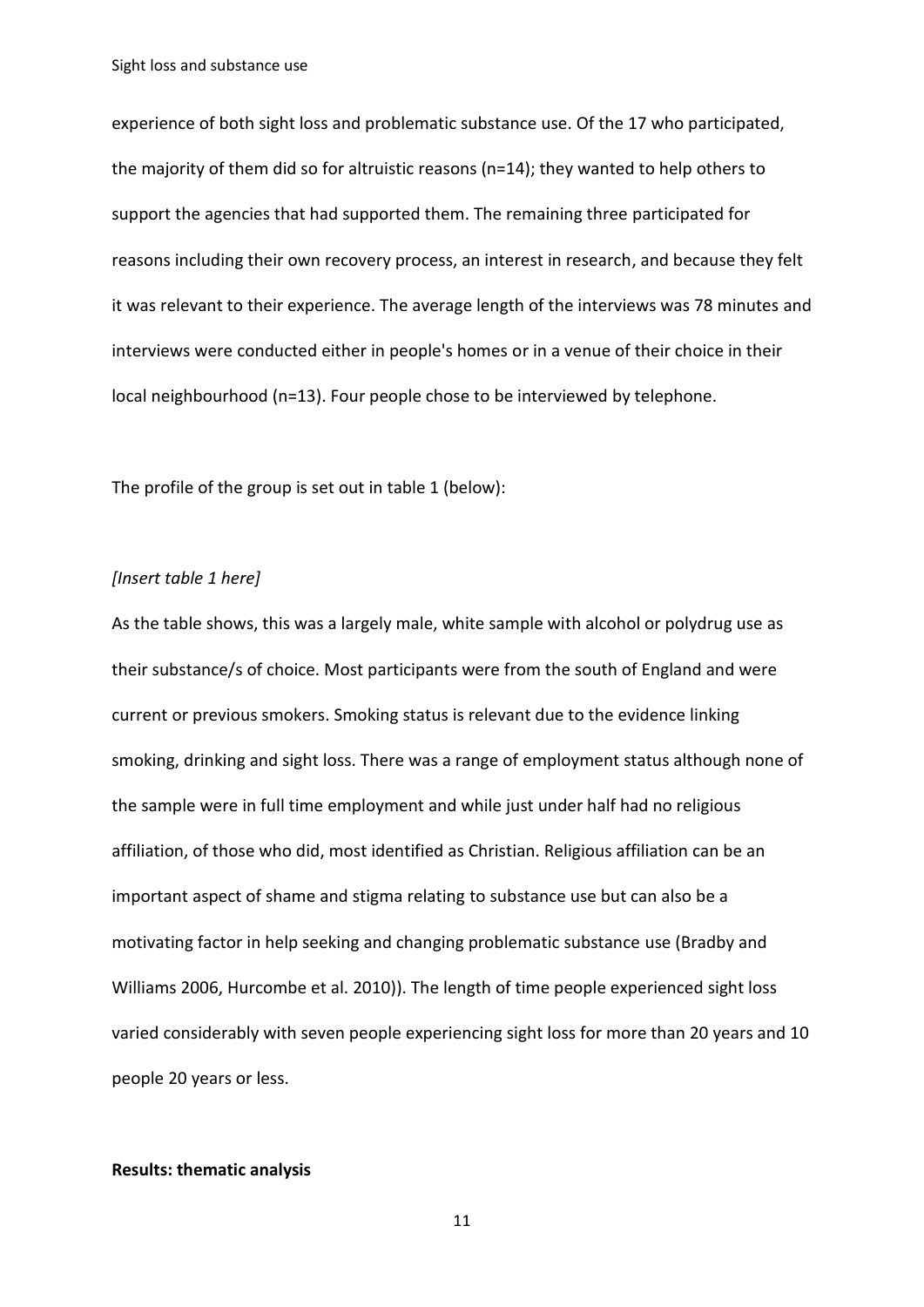To recap, the aim of this strand of the study was to hear from people with sight loss about the meaning and function of substance use in their lives. There were no pre set hypotheses or explanations and the responses we received demonstrated how substance use, and problematic substance use, served a variety of functions and purposes in people's lives. There were eight key themes which emerged from the data analysis process as follows:

- 1. The impact of sight loss on their lives
- 2. Substance use as a cause or contributor to sight loss
- 3. Using substances to cope
- 4. The challenges of negotiating substance use with sight loss
- 5. The impact on others
- 6. Knowledge of other people with sight loss and substance problems
- 7. Services attended
- 8. Service access and improvements.

To allow for a fuller presentation of the findings, this paper will present, and subsequently discuss, the first three themes. These three themes, in particular, provide an overview of service users' understandings of the relationship between their sight loss and substance use. Further information can be found on all the themes from the final project report (Galvani et al. 2014). All participants' names have been anonymised as have other potentially identifying factors.

#### *The impact of sight loss*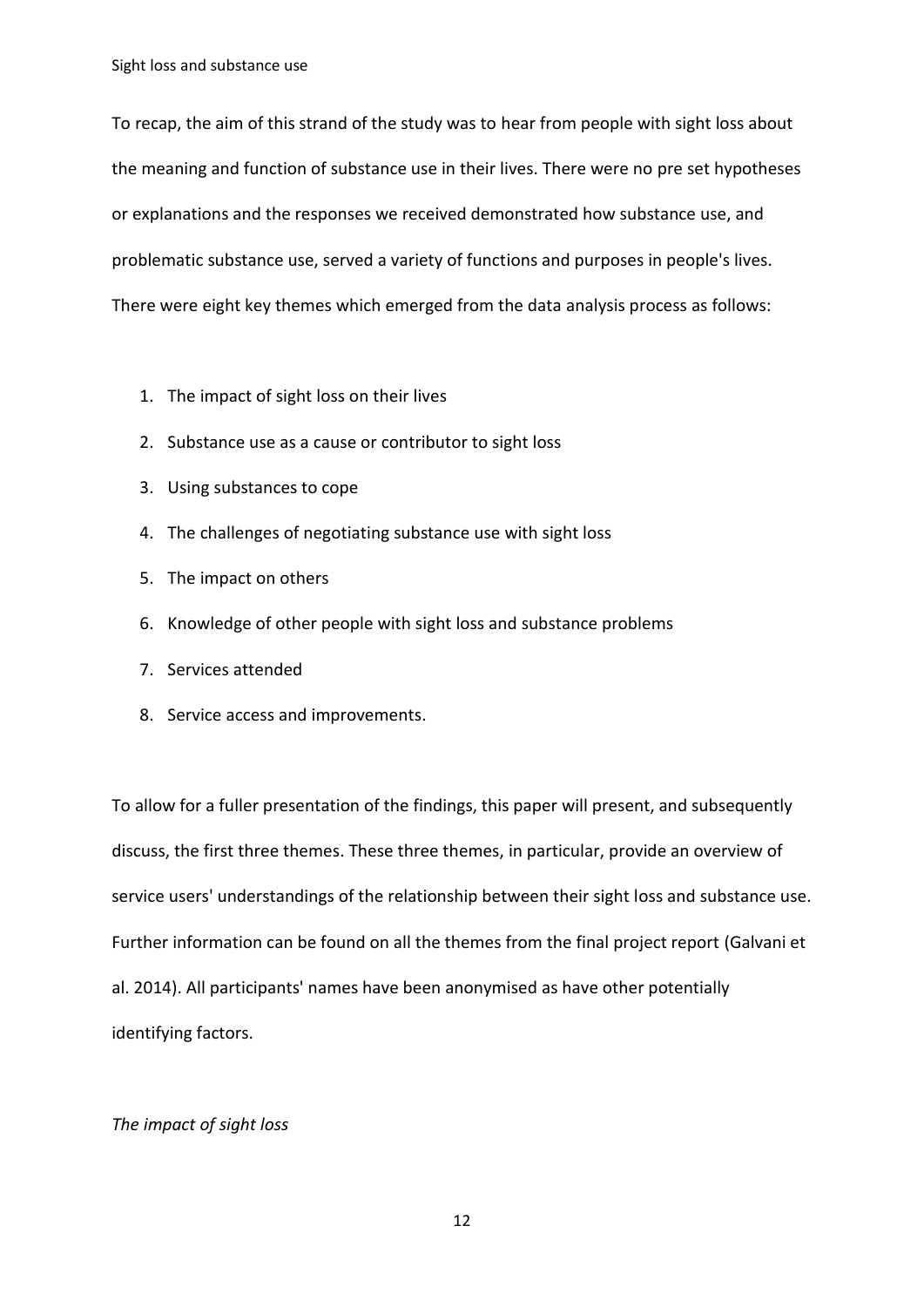Understanding the impact of sight loss on people's lives, and the challenges society presents to people with sight loss, provides vital knowledge and contextual information for substance use professionals. Without considering the relationship between sight loss and substance use, health and social care professionals, be they substance specialists or not, are unlikely to be able to respond appropriately.

Participants in this study reported feeling a tremendous sense of shock among their initial responses to their sight loss. As time progressed, depression and a sense of uselessness also emerged, with the realisation, and expectation, of a loss of autonomy and independence in the way they are traditionally conceived and understood.

I was a bit shocked, you know a bit taken back thinking... I think my first question was, "can it be cured?" I think once I found that out, that it wasn't going to happen, I was a bit, sinking into quite a big depression. (Charlie, 30-35 years old)

When I lost my sight, ... I felt useless, I felt that my life had ended, I couldn't read, I couldn't drive, I couldn't work. (Martin, 40-45 years old)

Both Charlie and Martin had sudden sight loss over short periods of time, however one woman who had lost her sight gradually reported the same sense of shock:

…until you come to the very last point, the very last bit where you stop seeing anything and you see nothing, that I think is as much of a shock as it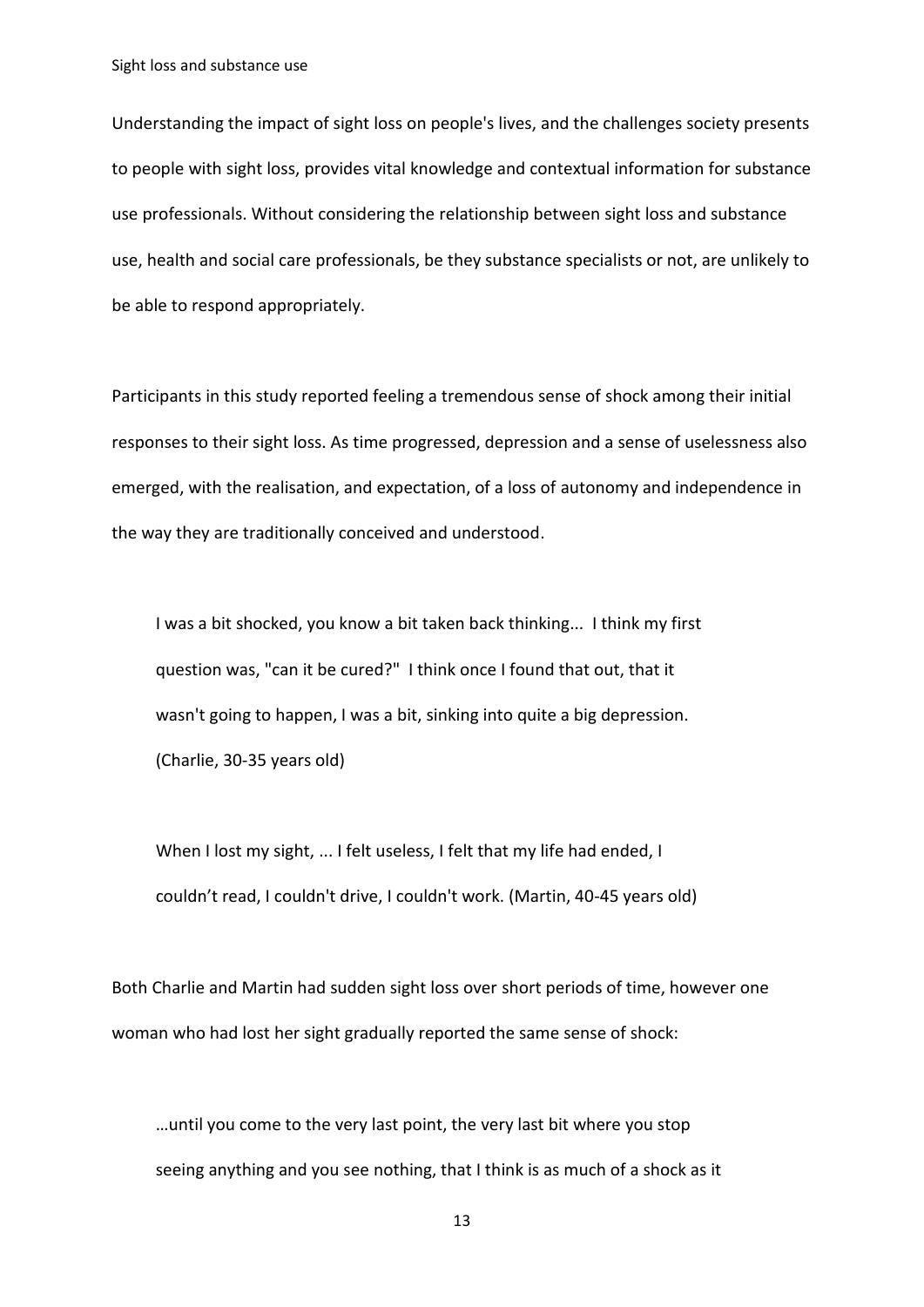probably is to somebody losing all their sight at once. (Wilma, 76-80 years old)

Other participants talked of a sense of fear and vulnerability engendered by their sight loss:

Since they told me about my loss of peripheral vision, I've actually become really quite scared, it's in the dark, I can't see ... you only have to decrease the light a bit and I tend to start panicking. (Penny, 66-70 years old)

I went into shock and that stayed for quite a long time and a massive amount of denial. …I felt very vulnerable, I think, [that] would be the overall feeling of that time and a sense of not knowing what was going to happen, what would go on. (Karen, 36-40 years old)

There was also a range of examples provided about the isolation or lack of social participation people experienced. The lack of independence to drive, work, do DIY or continue hobbies had a significant impact on people's lives. Connor (aged 66-70) felt that sight was the worst sense to lose compared to losing your hearing or the ability to speak, "if you can see, you can participate, you can see what's going on in the world". Others spoke about their inability to do what they had previously done socially, whether it was playing football with the kids or socialising with work colleagues. Anger and frustration were also frequently expressed, when people found themselves unable to perform "normal" tasks.

*Substance use as a cause or key contributor to sight loss*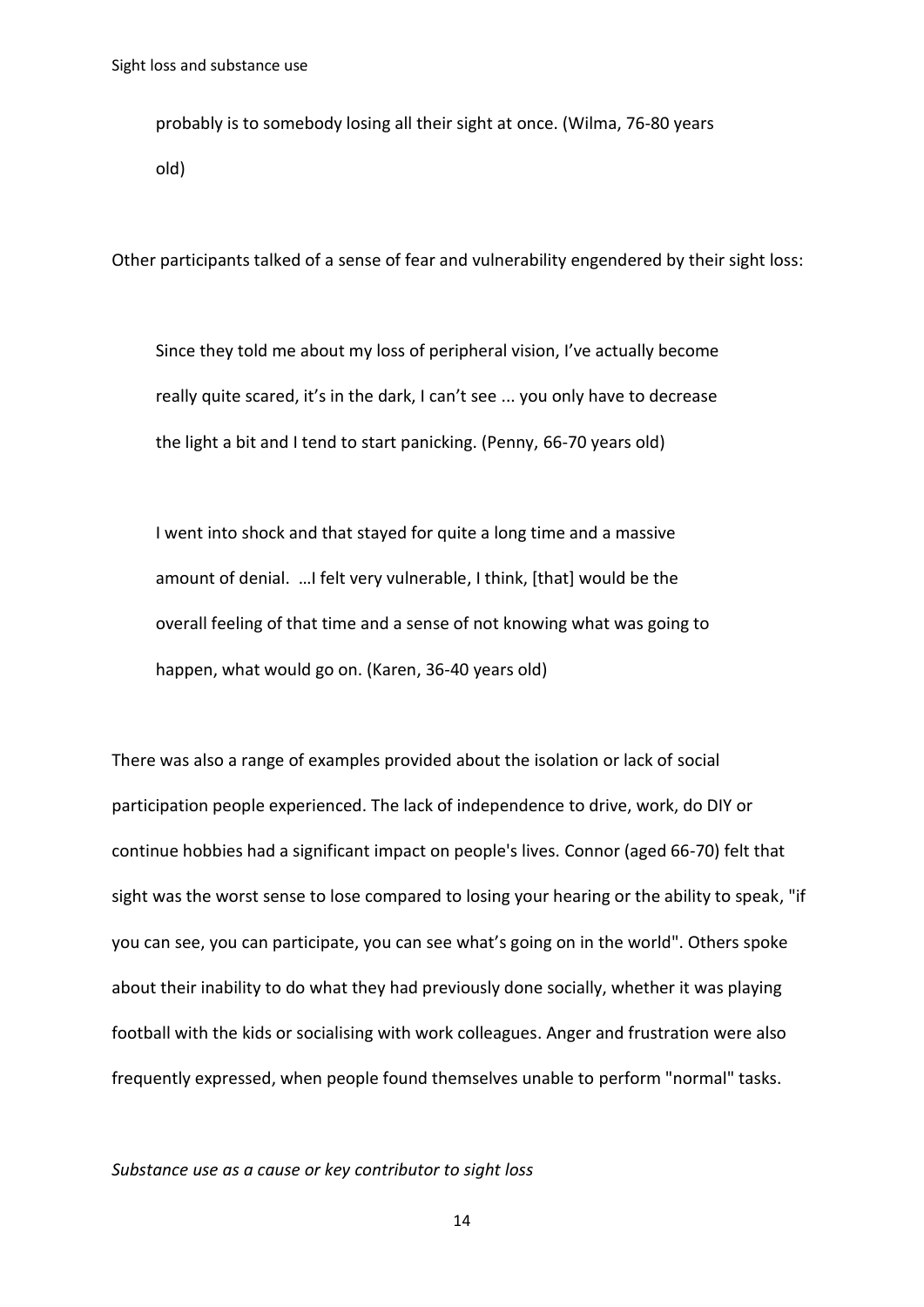There were a number of relationships reported by participants between their substance use and sight loss histories. For some, they felt their substance use was a cause of their sight loss, while for others it was one of a number of contributing factors.

Despite the existing evidence suggesting that substance use alone is unlikely to cause sight loss without other factors being present, there were several participants who had been told by clinicians, or who felt clear themselves, that their substance use had led directly to their sight loss. For James, he was informed by a clinician that the alcohol was to blame.

...it was caused by [alcohol], they say, toxic amblyopia<sup>i</sup>. I was told that ... I shouldn't drink or smoke because I'm an alcoholic so they said 'cut down as much as you can'. I thought, because I was hitting the booze very heavily,... if anything, it might get my liver… . (James, 51- 55 years old)

Charlie was given a diagnosis of malnutrition amblyopia but feels that it was his drinking that caused it:

The way they say amblyopia, I don't think it was malnutrition amblyopia, I think it was toxicity amblyopia, through the drink. Because obviously the drink was the one that poisoned me to that point. (Charlie, 31-35 years old).

For Charlie, however, his drinking had continued and it remained a worry to him: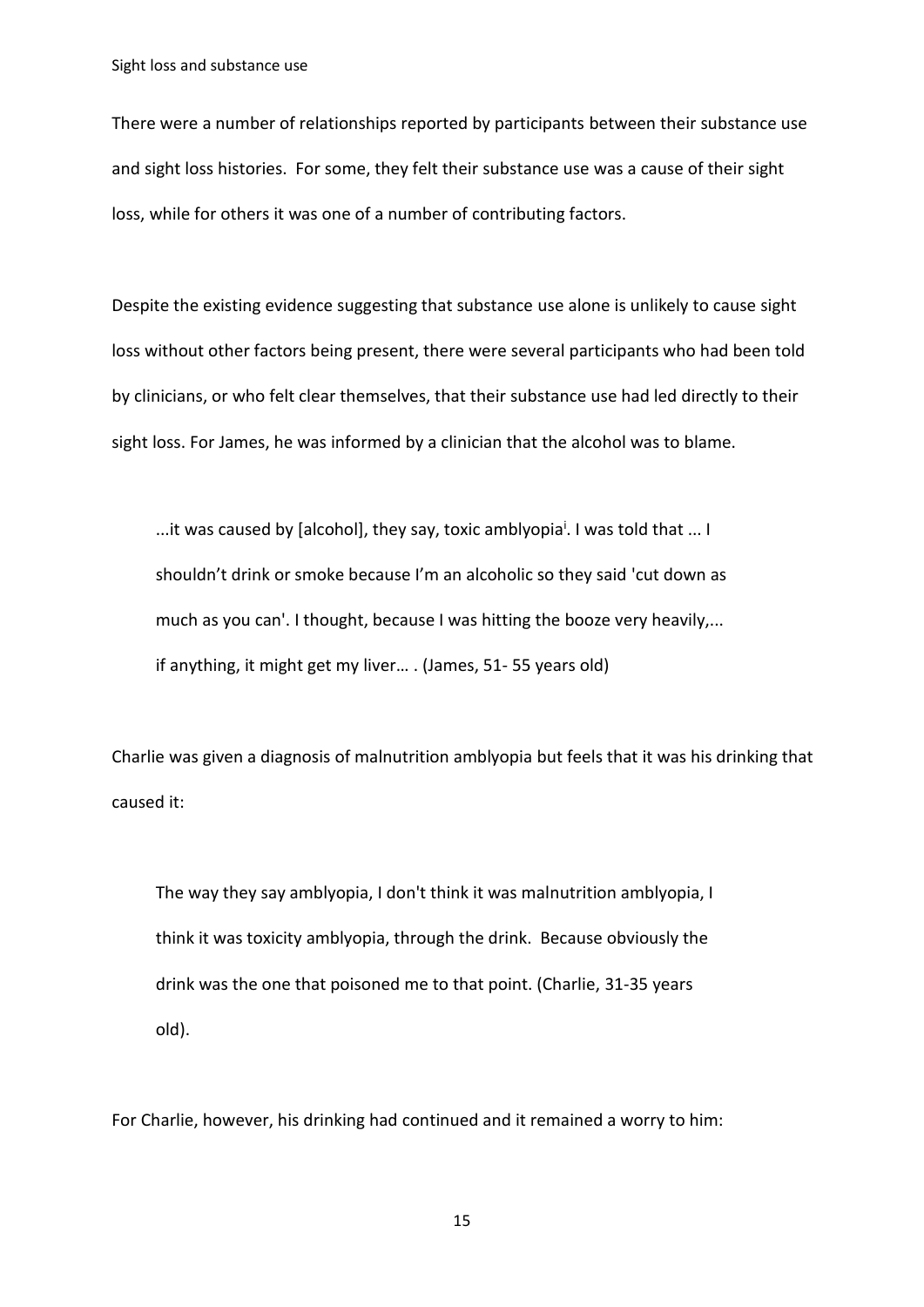Every time I take a drink, the one thing I worry about the most is the fact that I'm going to affect my eyesight even more from it. If I happen to be going on a very dangerous binge myself again, I could very well end up losing more vision. That sort of stuff should scare the shit out of me, pardon my French, it should really scare the crap out of me.

For three participants prescription medication played a causal role in their sight loss. Only one of them had taken excessive amounts of medication, the other two had taken it as prescribed. Jenny relates the nerve damage to her eyes caused by an attempted overdose:

I was taking tablets when I was suicidal, I'd have drink first and then I wouldn't know what I was doing and then take the tablets,...I've damaged my nerves at the back of my eyes with these [prescribed] tablets. (Jenny, 41-45 years old)

In two cases the participants took prescribed drugs as directed, one for a heart condition and one for epilepsy. Both were clear their prescribed drugs were responsible for their sight loss. Connor (66-70 years old) said he had "a heart arrhythmia ... they decided that what [I] needed to do was go on [amiodarone]". Current clinical guidance on amiodarone advises immediate medical advice for anyone experiencing the "very common" side effect of "blurred vision or any visual disturbances as some eye problems may very rarely lead to blindness" (National Health Service, n.d.). Connor states "they never once told me". For Norm (21-25 years old), he felt his epilepsy caused his sight loss but that the medication he took for his epilepsy made it worse.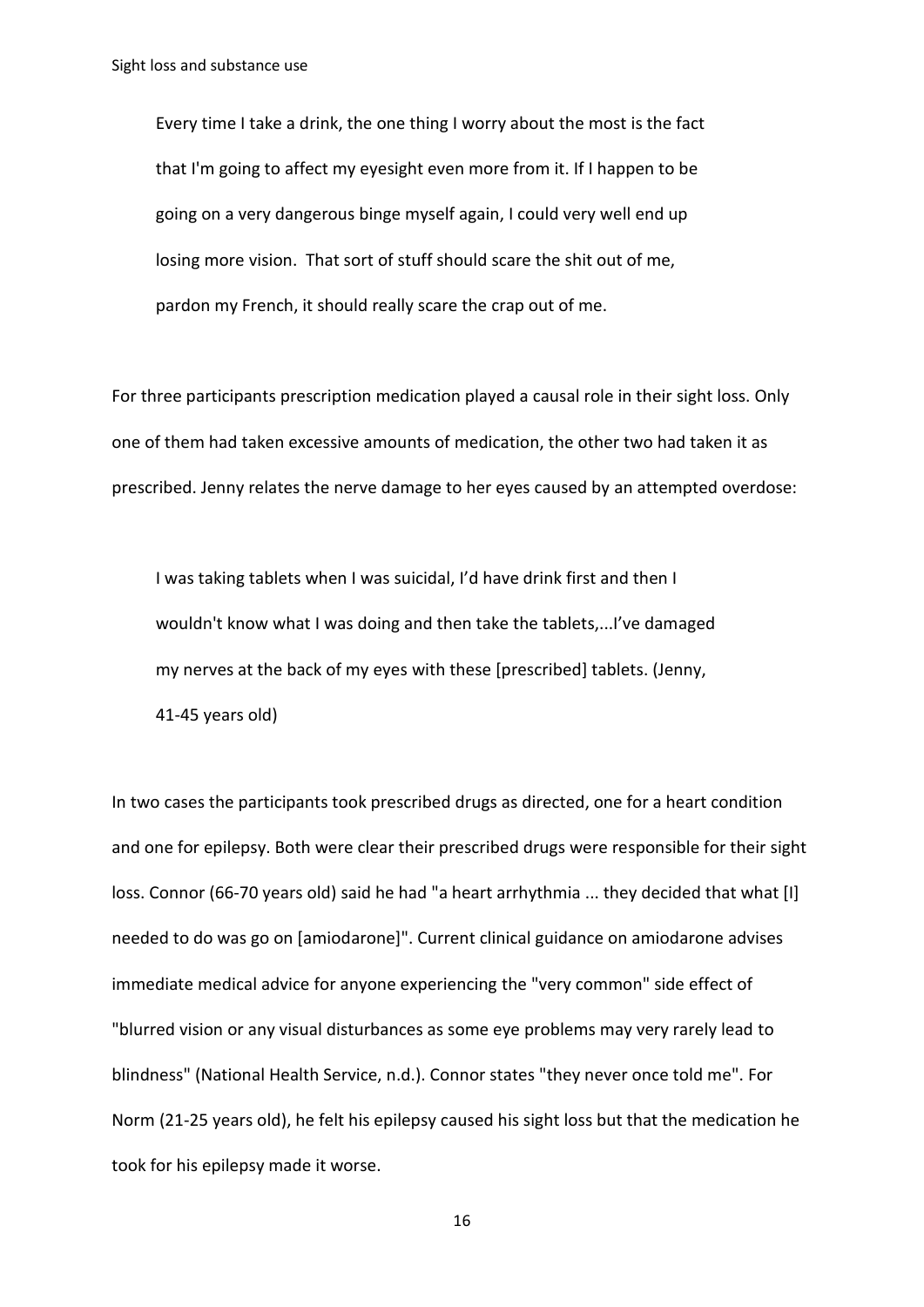For other participants, they felt their substance use had been a contributor to their sight loss, often combined with poor diet and lifestyle choices.

I think it was the steroids [that] kicked off cell deterioration which is the retinal degeneration, so basically over the years, the cells were dying off but obviously that was exacerbated by my drinking, drug and smoking habits. Since I've become a good boy, the cell deterioration has slowed down but it's lots of things, could be diet as well, lifestyle, everything...well anything basically that you're putting into your body, any substance, if your body's not well and your blood's not well, it's going to affect your eyesight. (Chas, 61-65 years old).

#### *Using substances to cope or self-medicate*

Participants spoke of using substances to cope with their sight loss and social isolation. Karen's use of substances helped her to be part of a wider group of people who were "numbing" themselves through drug use. She had lost her sight in a car accident aged 14 years:

I think people use drink and drugs to numb pain and that's what I was doing in a huge way. ... I felt kind of a bit broken, you feel broken because you've got this disability or whatever it is there and you're with other people who are all the same, there's no judgement between you, you're all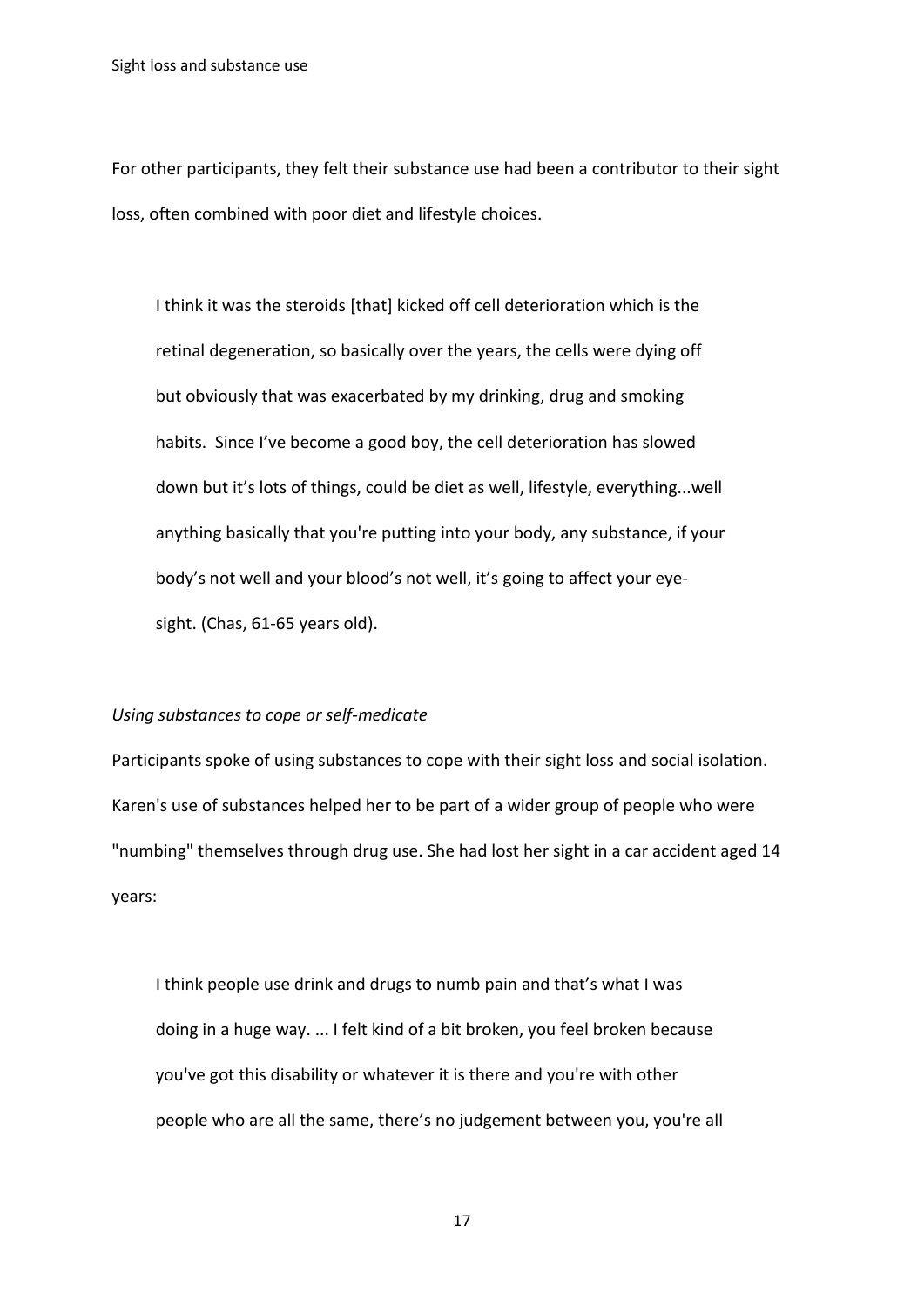numbing yourself in the same way for different things, so you feel part of a group...we were all the misfits together. (Karen, 36-40 years old)

Tommy (66-70 years old) also felt there was a relationship between his sight loss and his heavy drinking and also other life events that he could not cope as well with as a result of his sight loss:

I think the more my sight's gone away, the more I've been drinking. So there's definitely a relationship,... It dulls the frustration, if you know what I mean? That, and also my wife has been very sick.... and I think that adds to the frustration of the sight loss, the fact that I can't do everything that I feel I should be doing for her.

Some participants reported using the substances prior to their sight loss, and the sight loss exacerbating their previous use. Barnaby (61-65 years old) recounts his experience of heavy spirit drinking when he "[was] trying to work it all out...Why me? What am I going to do with myself? Am I going to go blind?".

Stefan (56-60 years old) had switched his substance-related coping mechanism from valium when he was at work to alcohol when he left work. Stefan also spoke of being shocked at his loss of confidence and as his sight failed he increasingly took valium to boost his confidence and reduce stress in work situations such as meetings and presentations. Subsequently his drinking had increased and he remained concerned about the future: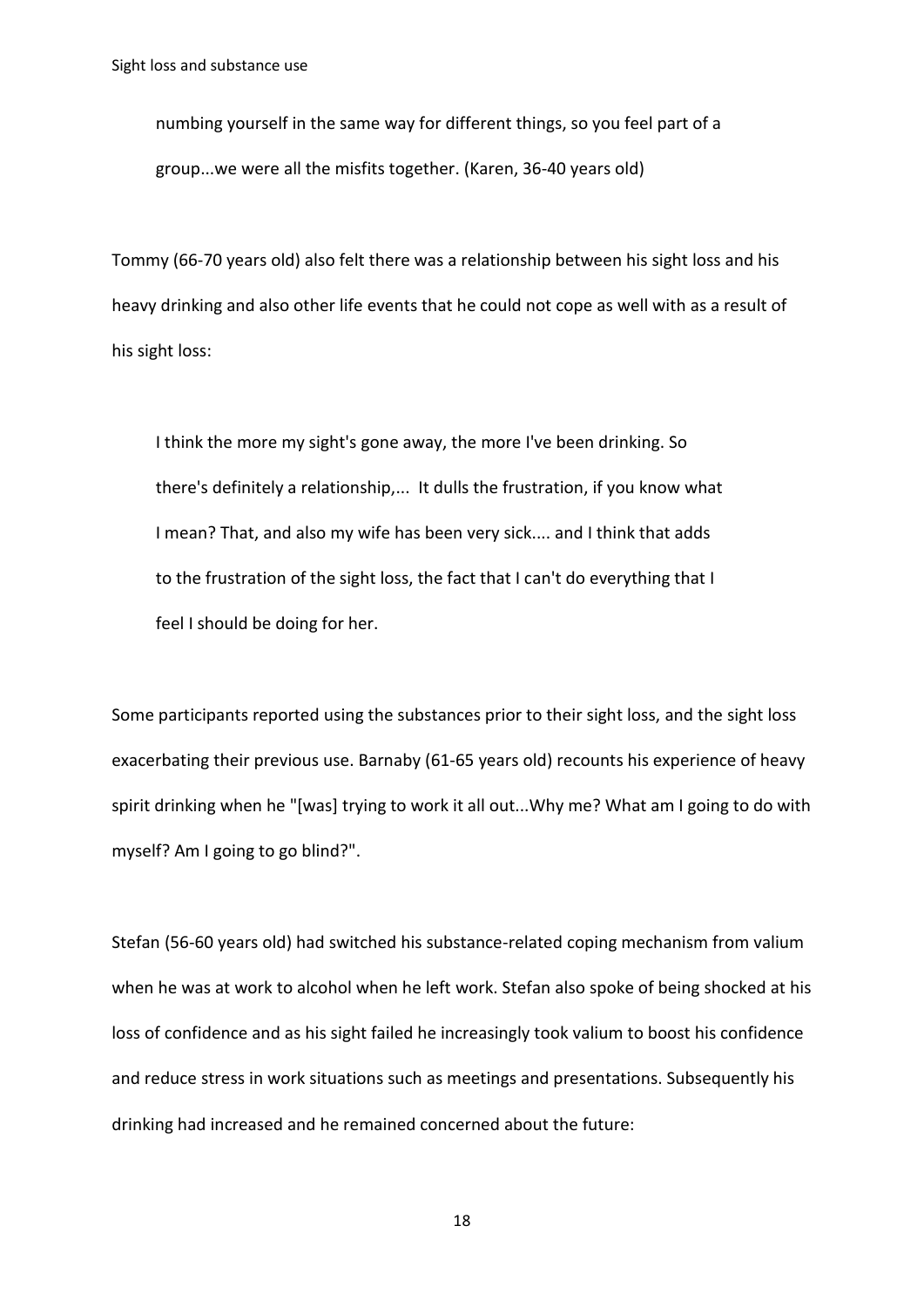So I think, actually, I do sit down and worry about my sight, then I have a beer, and I don't. There's still a bit of that [worry] there, but whether it's just the alcohol that I'm more hooked on [rather] than the fact that it helps me with, I could say my sight loss, the worry because of my sight loss. I don't think I'll go completely blind, but it is it impacting, and if I wasn't married I would be in serious trouble. I wouldn't be able to manage very well on my own I don't think.

Brandon (41-45 years old) lost his sight as a teenager. He had chosen to use a number of substances in later years of his life, following the end of a relationship. However, his substance use appeared to include a response to his disability as well:

I'd never been crazy so I thought you're [*age*] now and you've never been crazy, it's time for you to... and I've been married,... [and] now the relationship is over, now it's time for you to look after you and be crazy. And just you know, you're disabled as well and fuck that as well, I just thought, you know, live a little.

# **Discussion**

This was an exploratory study triggered by the practice concerns of a national UK sight loss charity. It set out to hear the perspectives of people with sight loss on the meaning and function of substance use in their lives, particularly those whose substance use had become problematic. It is limited in a number of ways, primarily due to its small sample size and the lack of ethnic or cultural diversity within this sample. In the UK there are currently 360,000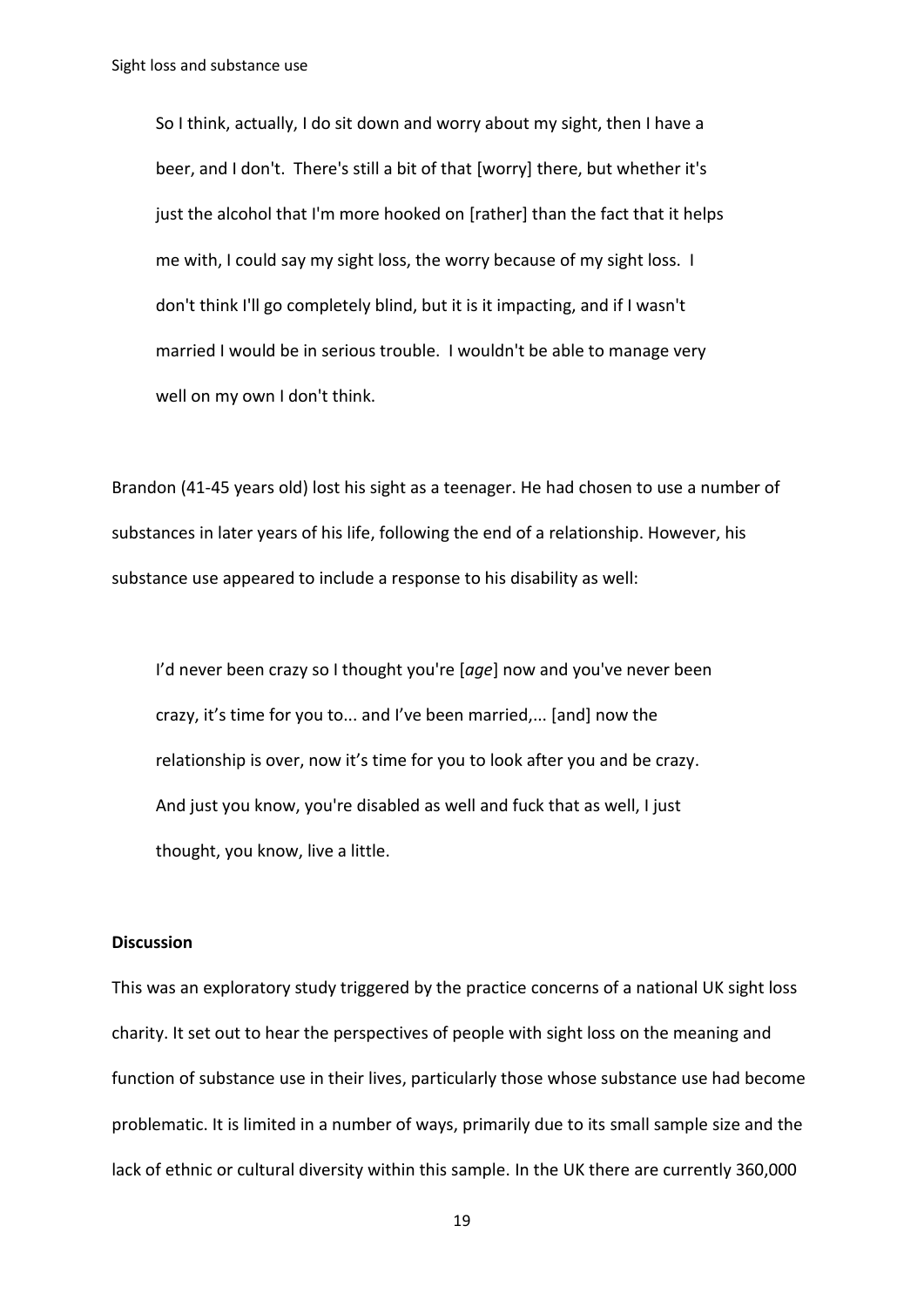people registered blind or partially sighted (RNIB 2015a) and this figure rises to nearly 2 million when serious visual impairment is taken into account (RNIB 2013). Mixed methods research with a larger sample accessed through a wide range of specialist substance use and sight loss organisations, educational establishments and health service clinics, is likely to provide a far clearer picture about the experiences, and support needs, of this group of people. Further, a larger study would be more likely to access a large enough sample to explore any significant issues of diversity by experience by age, gender, class, housing status, ethnicity and religion, to name a few.

However, it is the first study of its kind internationally. What these findings show is that relationships between sight loss and substance use exist, and that a combination of sight loss and substance use presents individuals with a number of emotional and practical challenges. It demonstrates the dynamic relationship between the two but also the diversity in people's experiences. The people we spoke to were at very different stages of their sight loss journey and substance use played different roles in that process. For some it was a parallel experience that occurred alongside their sight loss and may, or may not, have contributed to it; for others their substance use was, or had been a coping mechanism. Previous literature has theorised the relationship between visual impairment and substance use and this study grounds such theorising in evidence. A North American paper by Koch et al. (2002) proposed three types of interactions between sight loss and substance use:

i) an individual's substance use limits their ability to adjust to a new experience of sight loss,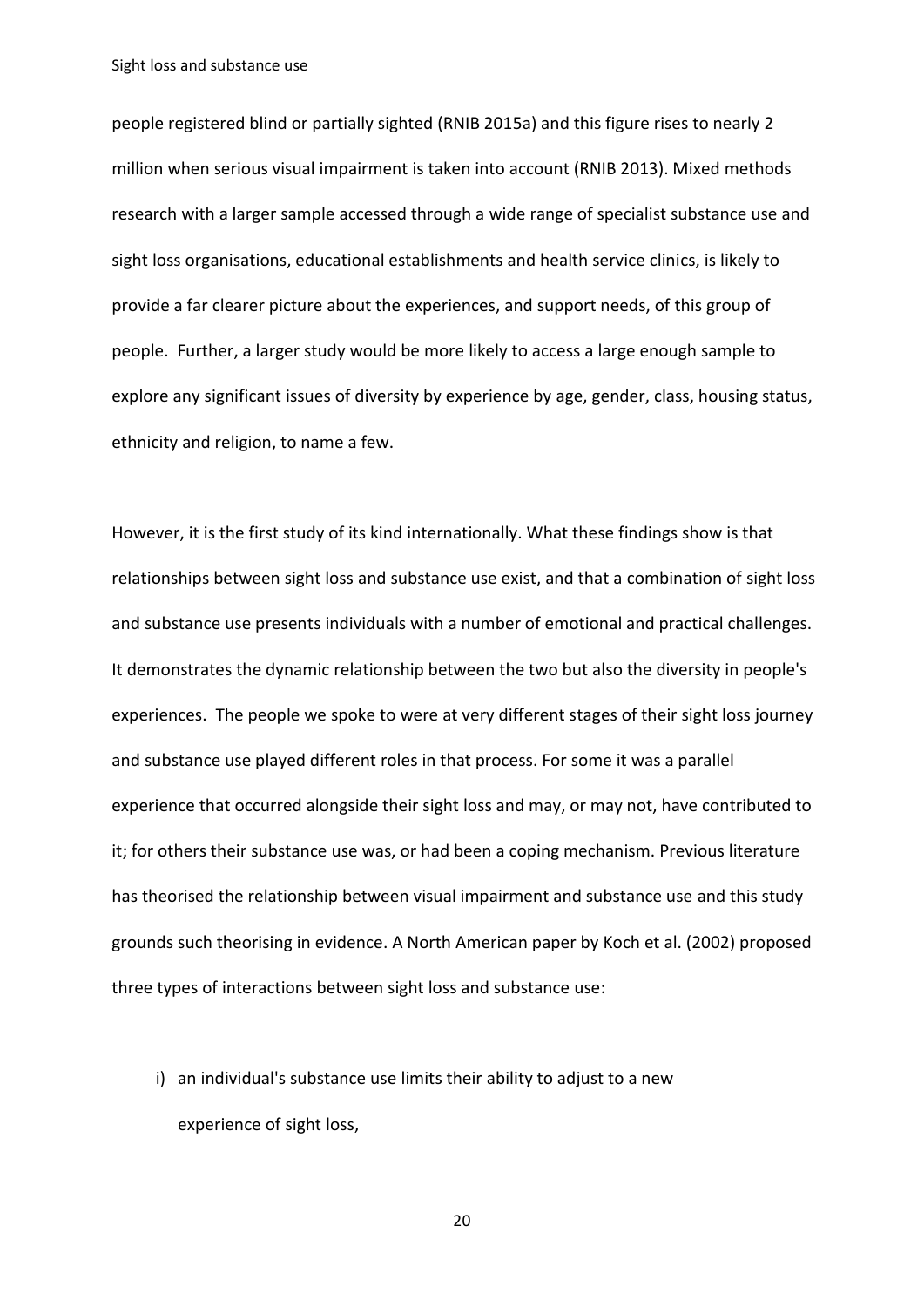- ii) their substance use post sight loss, has a detrimental effect on their ability to continue adjusting to their sight loss
- iii) substance use is a coping mechanism but risks the person developing problematic substance use.

In this study, while evidence of these three types of interactions occurred, people also reported substance use as a perceived causal factor or correlate of their substance use. Further, their experiences were not solely about substance use affecting their *adjustment* to sight loss at different stages. Their experiences included the relative role of the substance in explaining or exacerbating their sight loss and then living with that understanding.

Of course, the use of substances as a coping mechanism is not confined to sight loss. There is a body of evidence demonstrating that substances are used to cope with a range of traumatic events including loss, experiences of child abuse, and domestic abuse (Galvani, 2006; Kishore et al., 2008; Ullman et al., 2013). In such cases, the substance acts as a temporary chemical nullifier of emotional and psychological pain.

However, people with sight loss face additional, and often difficult, practical challenges; for example, trying to move around the house, or walking between the pub<sup>ii</sup> and home, as identified by participants in this study. These everyday tasks can become even more difficult when the sight loss and intoxication are combined. For people with more recent sight loss or deterioration of sight, intoxication can also present challenges to professionals offering practical support in the early stages of sight loss. Examples include a visual rehabilitation officer who is offering mobility or cane training to someone who may be drinking at home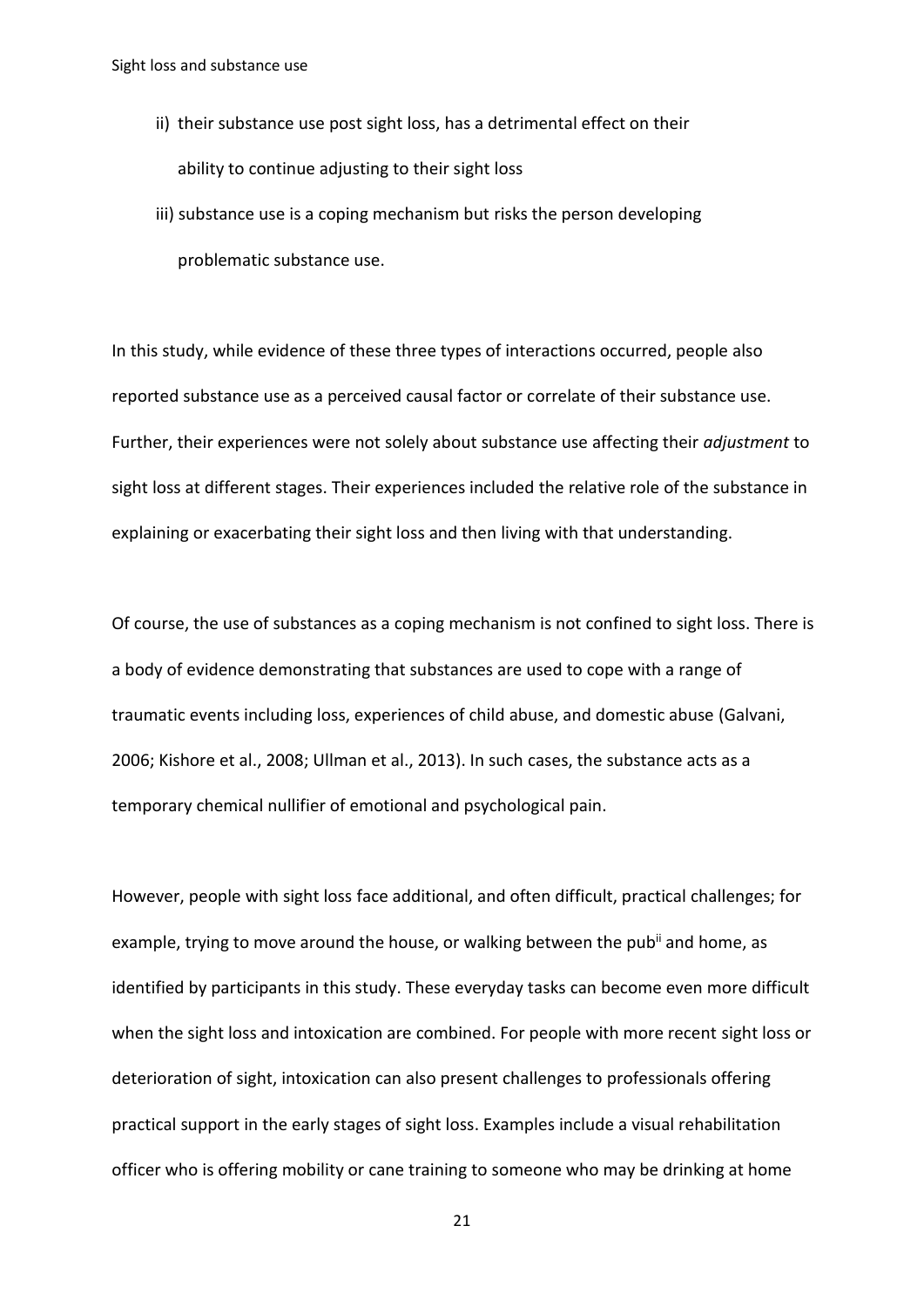and intoxicated much of the time (Livingston et al, *in preparation*), or moral dilemmas for support staff such as helping someone with problematic alcohol use to get to and from the local pub. These types of concerns have been raised by practitioners within the sight loss field with conflicting responses from individual professionals (RNIB 2015b).

The mix of information that people had been given about the relationship between sight loss and substance use, demonstrates the need for an accurate picture of the relationship between the two. Having accurate information is important for the education and training of professionals working in both sight loss and substance use services as well as wider welfare organisations that offer support to people with one or both issues, for example, veterans' associations and social care professionals. Furthermore, this accurate information needs to be disseminated to all those in clinical, support or family/carer roles as well as the individuals themselves.

On their own, education and training will probably not change attitudes to substance use or sight loss but it is a necessary first step set within a wider movement to counter disabilist attitudes by practitioners or others, whereby substance use, for example, is seen as a reasonable response to the 'tragedy' of sight loss (French and Swain, 2012). Similarly, it will begin to highlight the wider context of a society that is often disabling in its construction of an able-bodied norm and disabled lives as somehow lacking (Oliver, 2004).

Further, such education and training is timely given the aging population in many countries. While this study was not focusing on older people, they are an age group where sight loss, and other long term conditions, are likely to occur more frequently (RNIB 2015a). Given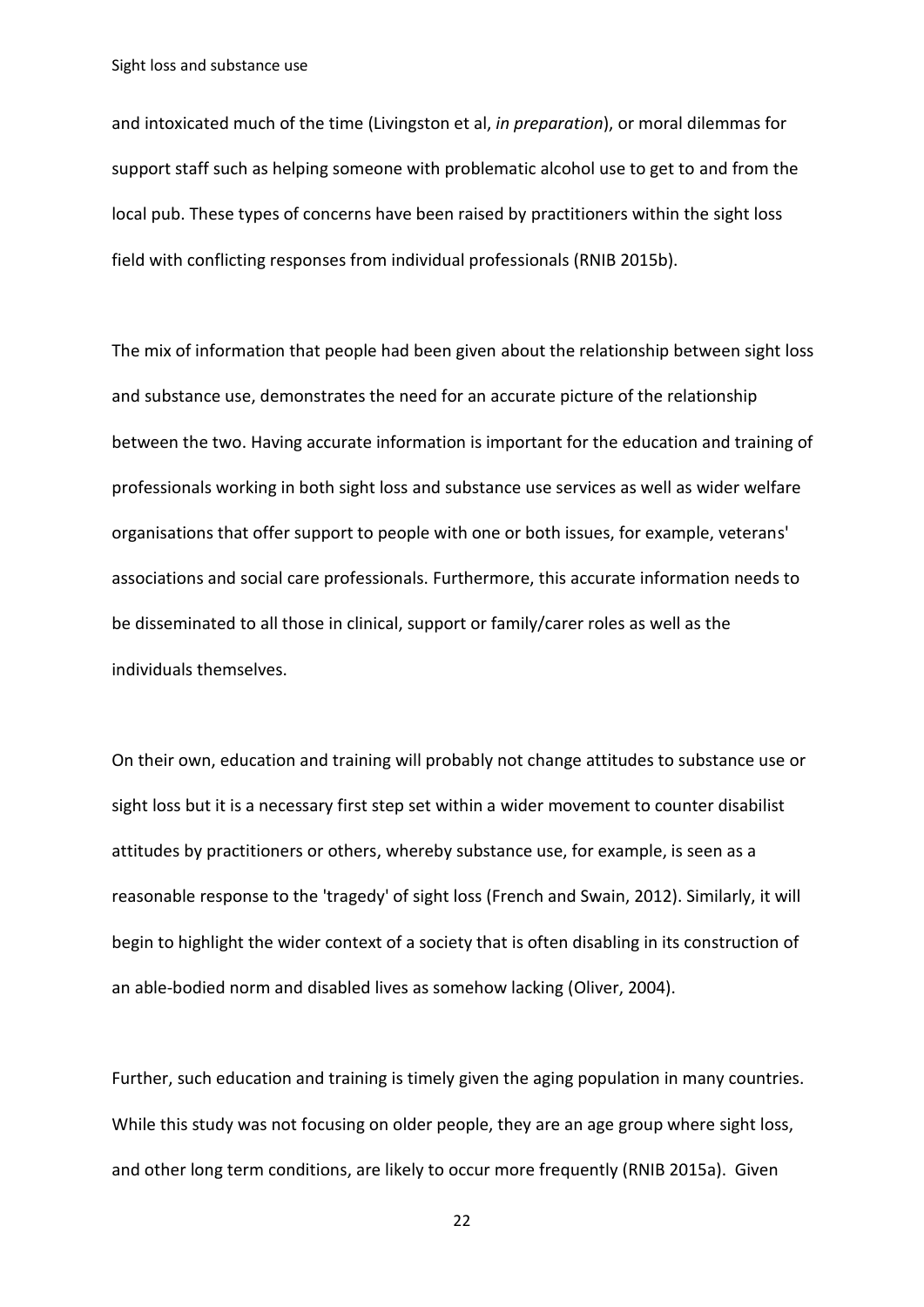that research evidence is already demonstrating the increased levels of older people experiencing alcohol-and drug-related harm (Wadd, 2014; Wadd et al. 2011), this is a combination of factors that needs attention.

The recommendations emerging from this study suggest that i) much clearer information on the nature of relationship between substance use and sight loss is needed for both individuals and professionals alike; ii) this information needs disseminating to both sight loss and substance use support services in order for it to inform practitioner and service responses; iii) such policy and practice development will place professionals in a stronger position to fully support people to the best of their ability, iv) far more research is required to address the gaps in the evidence base, in particular to ensure the prevalence and incidence of these issues are accurately recorded as well as to ensure that people with diverse backgrounds and experience are adequately represented.

#### **Conclusions**

The literature on disability, disabled people and their relationship with substance use is limited worldwide (Csiernik and Brideau 2013). This is true of sight loss too but there is a particular dearth of research reflecting people's personal experience. This exploratory study was the first to ask people with both sight loss and problematic substance use to recount their experiences and perspectives on the links between the two. One of the research questions underpinning this study asked 'What is the role substance use plays in the lives of people with sight loss?'. For many participants, their substance use (problematic or nonproblematic) remained an important part of their engagement with friends and social activity. For others, their sight loss, and the role of substances within that, had led to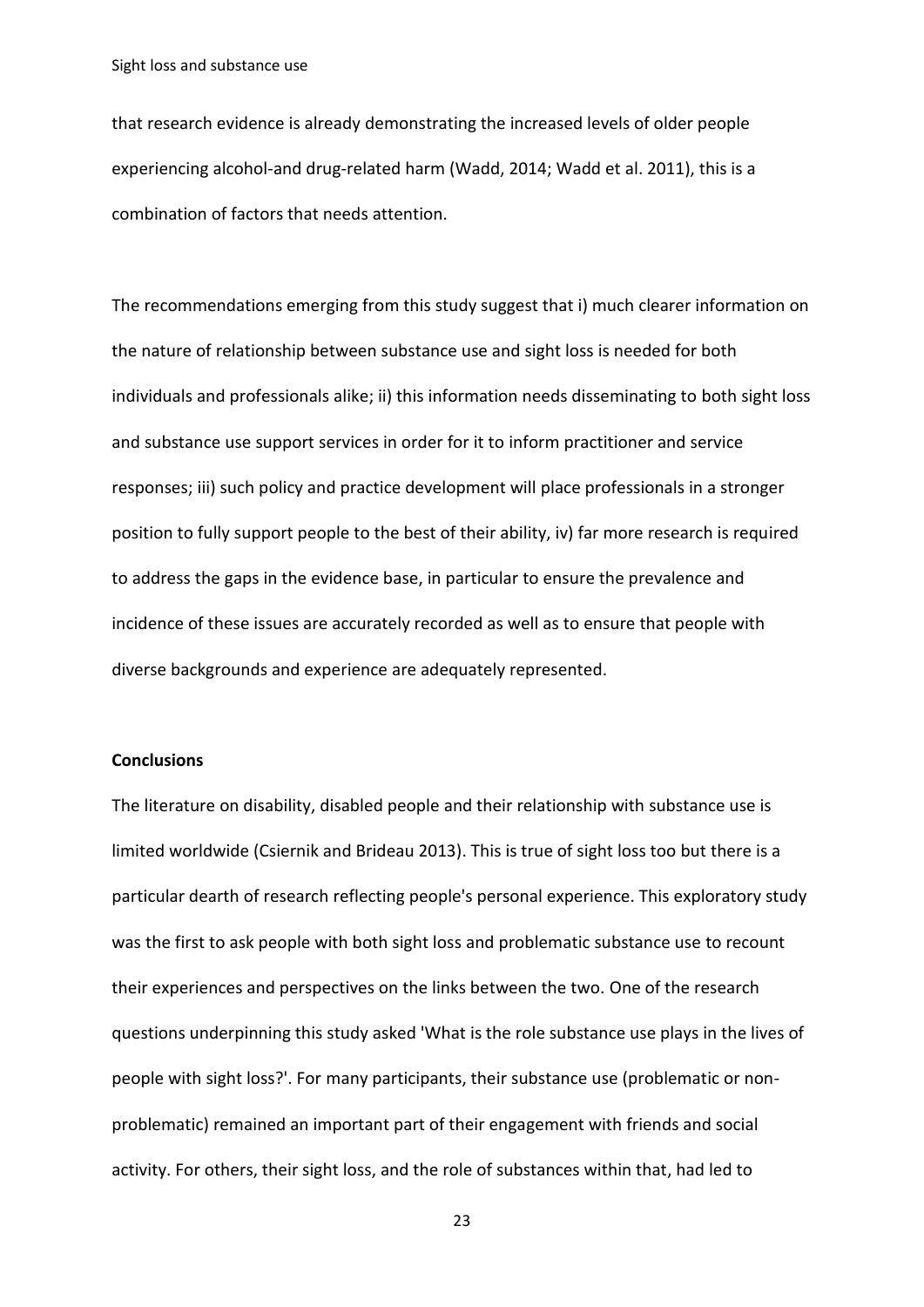abstinence from substance use, or reduction of substance use to non-problematic levels. What is clear is that the range of responses from our participants will require a range of responses from professionals from substance use and sight loss services. For substance use services this includes asking questions about sight loss routinely and considering the complex mix of physical, emotional, psychological and social meanings that substance use offers to people with sight loss as well as the practical challenges they may face in accessing the service

## **Acknowledgements**

We are grateful to our co-funders, Thomas Pocklington Trust and Alcohol Research UK, for supporting this project.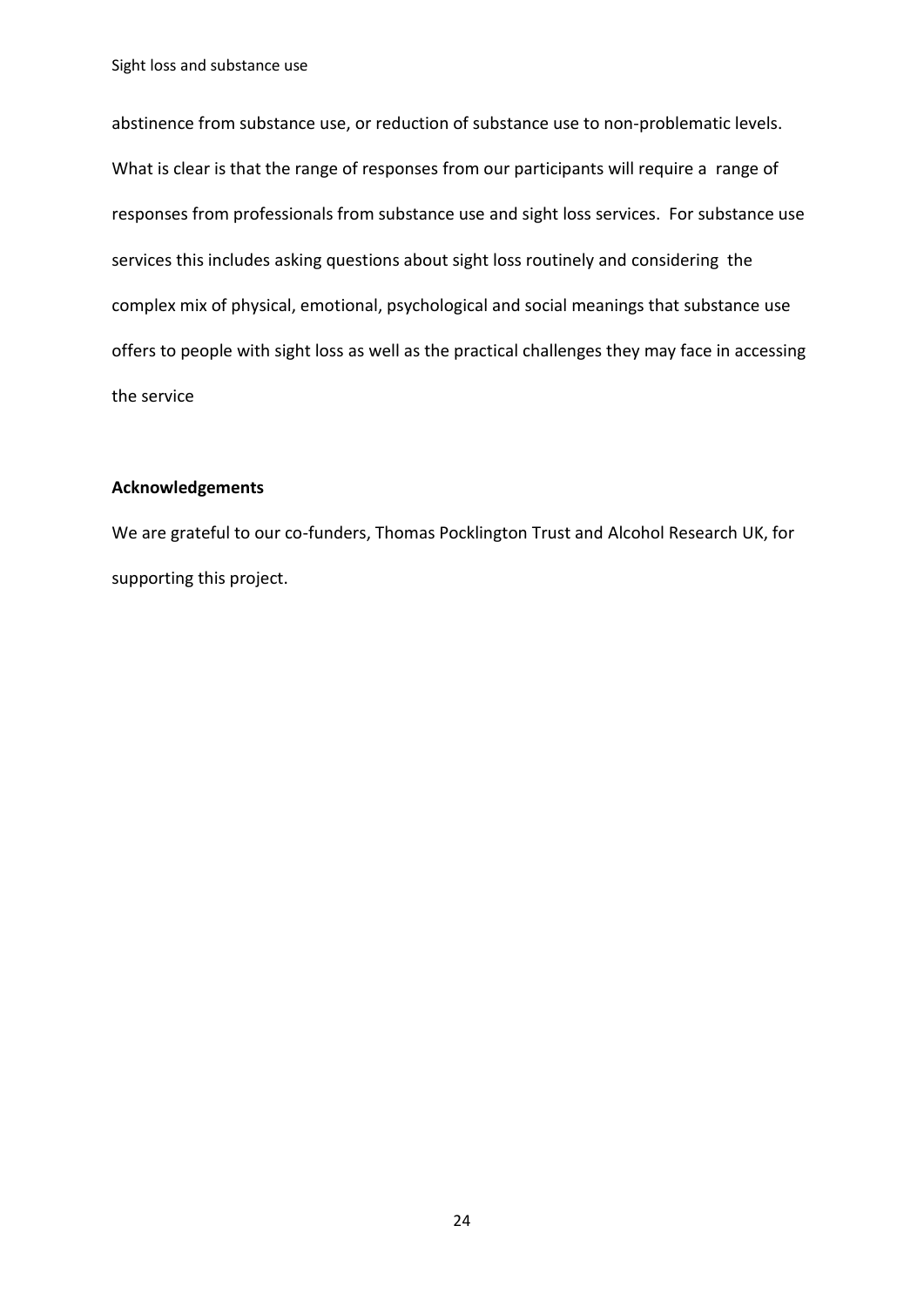#### **References**

Ajani, U. A. Christen, W. G. Manson, J. E. Glynn, R. J. Schaumberg, D. Buring, J. E. and Hennekens, C. H. (1999) 'A prospective study of alcohol consumption and the risk of agerelated macular degeneration', *Annals of Epidemiology* , 9 (3), 172-177.

Anyfantakis, D., Symvoulakis, E. K., Cristodoulakis, E. V. and Frantzeskakis, G. (2012) 'Ruling in the diagnosis of methanol intoxication in a young heavy drinker: a case report', *Journal of Medicine and Life*, 5 (3), 332-334.

Arksey, H. and Knight, P. (1999) *Interviewing for Social Scientists.* London: Sage

Bhatnagar, A. and Sullivan, C. (2008) 'Tobacco–alcohol amblyopia: can OCT predict the visual prognosis?' *Eye,* 23, 1616-1618.

Bradby, H. and Williams, R. (2006). 'Is religion or culture the key feature in changes in substance use after leaving school? Young Punjabis and a comparison group in Glasgow.' *Ethnicity and Health*, 11(3), 307-324

Browne, K. (2005) 'Snowball sampling: using social networks to research non‐heterosexual women.' *International Journal of Social Research Methodology,* 8 (1), 47-60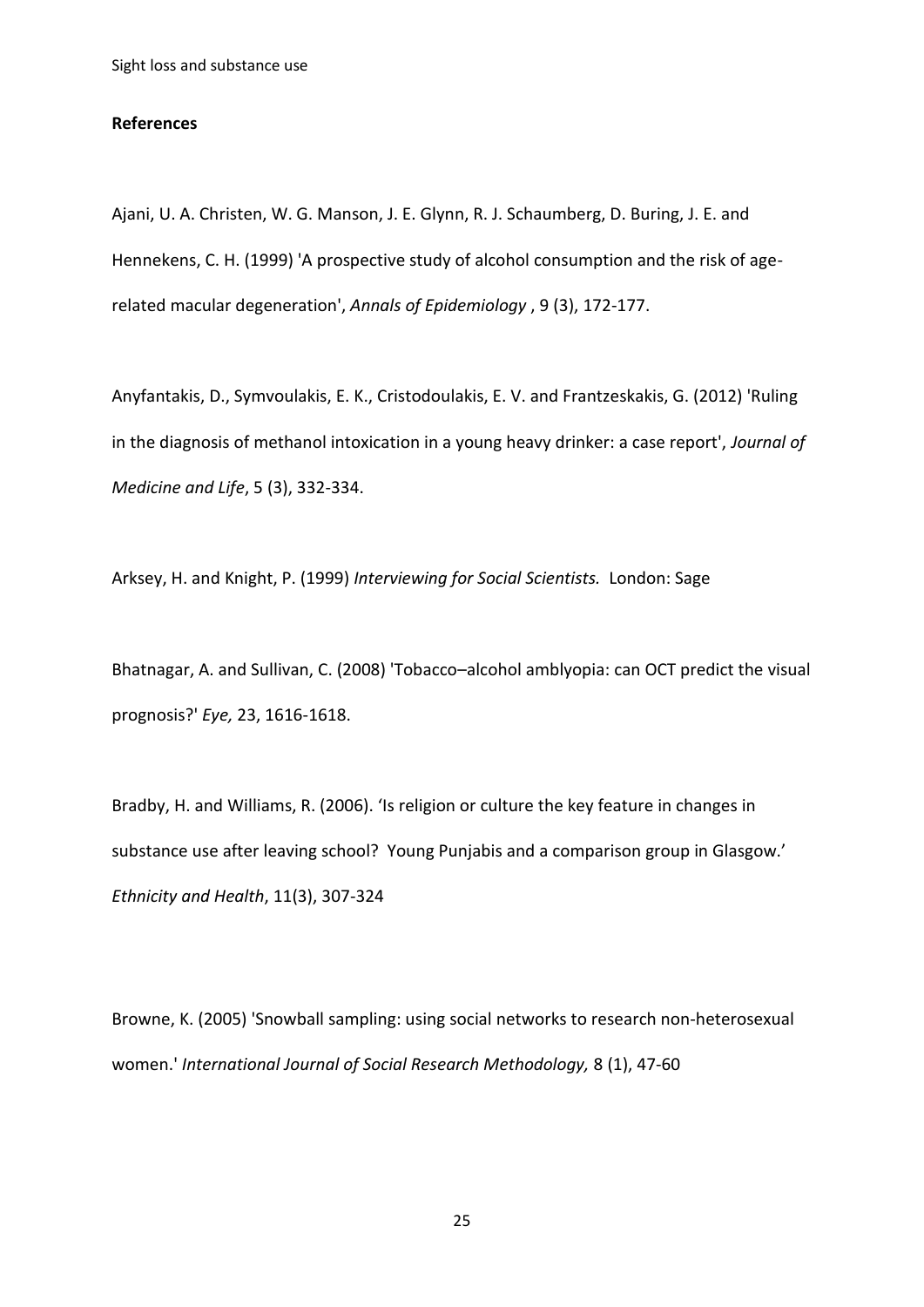Csiernik, R. and Brideau, M. (2013) 'Examining the Intersection of Addiction and Issues of Ability in Canada', *Journal of Social Work Practice in the Addictions*, 13 (2), 163-178.

Davies, M. and Hughes, N. (2014) *Doing a Successful Research Project: Using Qualitative or Quantitative Methods* (2nd edition) London: Sage.

Davies, A. J., Kelly, S. P., Naylor, S. G., Bhatt, P. R., Mathews, J. P., Sahni, J., Haslett, R. and McKibbin, M. (2012) 'Adverse ophthalmic reaction in poppers users: case series of 'poppers maculopathy'', *Eye* 26 (11), 1479-1486.

Davies, C., English, I., Lodwick, A., McVeigh, J. And Bellis, M. A. (eds.) (2012) *United Kingdom Drug Situation: Annual Report to the European Monitoring Centre for Drugs and Drug Addiction* (EMCDDA) London, Department of Health.

French, S. and Swain J. (2012) *Working with Disabled People in Policy and Practice: A social model* Basingstoke: Palgrave Macmillan

Galvani, S. (2006) 'Alcohol and Domestic Violence: Women's views'. *Violence against Women*, 12 (7), 641-662

Galvani, S., Livingston, W., Morgan, H. and Wadd, S. (2014) *Alcohol, other Drugs and Sight Loss: A Scoping Study*. Final report. Available online at:

[http://alcoholresearchuk.org/alcohol-insights/alcohol-other-drugs-and-sight-loss-a-scoping](http://alcoholresearchuk.org/alcohol-insights/alcohol-other-drugs-and-sight-loss-a-scoping-study/)[study/](http://alcoholresearchuk.org/alcohol-insights/alcohol-other-drugs-and-sight-loss-a-scoping-study/)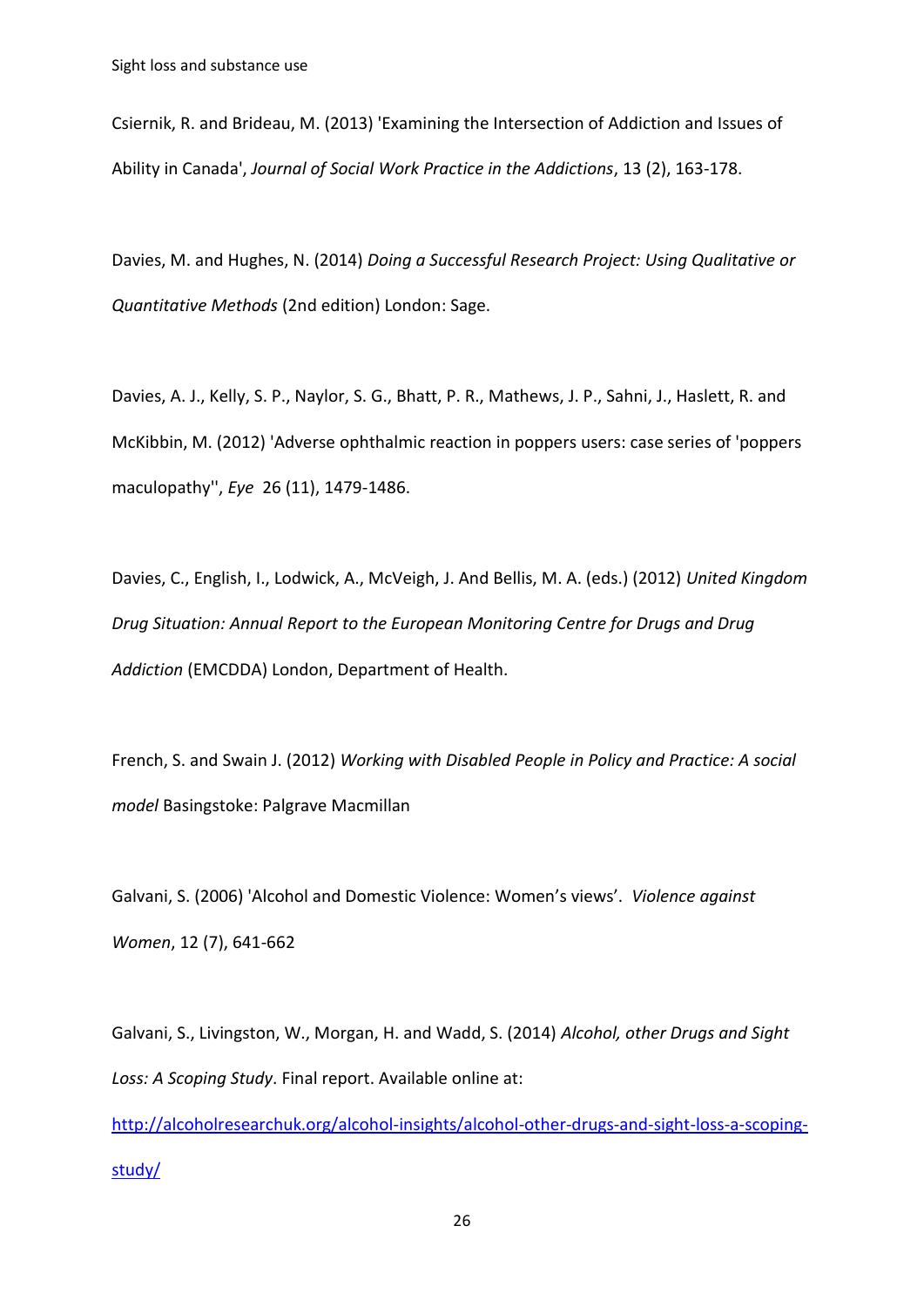Hurcombe, R., Bayley, M. and Goodman, A. (2010) *Ethnicity and alcohol: a review of the UK literature*. *Summary report*. York: Joseph Rowntree Foundation. Available at [www.jrf.org.uk](http://www.jrf.org.uk/)

Kanthan G. L., Mitchell, P., Burlutsky, G. and Wang, J.J. (2010)'Alcohol Consumption and the Long-Term Incidence of Cataract and Cataract Surgery: The Blue Mountains Eye Study.' *American Journal of Ophthalmology,* 150 (3), 434-440.

Kee, C. and Hwang, J-M. (2008) 'Optical coherence tomography in a patient with tobaccoalcohol amblyopia.' *Eye,* 22, 469-470.

[Kishore, V.](http://www.ncbi.nlm.nih.gov/pubmed/?term=Kishore%20V%5BAuthor%5D&cauthor=true&cauthor_uid=19202888)[, Theall, K.P.](http://www.ncbi.nlm.nih.gov/pubmed/?term=Theall%20KP%5BAuthor%5D&cauthor=true&cauthor_uid=19202888), [Robinson, W.](http://www.ncbi.nlm.nih.gov/pubmed/?term=Robinson%20W%5BAuthor%5D&cauthor=true&cauthor_uid=19202888), [Pichon,](http://www.ncbi.nlm.nih.gov/pubmed/?term=Pichon%20J%5BAuthor%5D&cauthor=true&cauthor_uid=19202888) J., [Scribne,](http://www.ncbi.nlm.nih.gov/pubmed/?term=Scribner%20R%5BAuthor%5D&cauthor=true&cauthor_uid=19202888) R., [Roberson,](http://www.ncbi.nlm.nih.gov/pubmed/?term=Roberson%20E%5BAuthor%5D&cauthor=true&cauthor_uid=19202888) E. and [Johnson,](http://www.ncbi.nlm.nih.gov/pubmed/?term=Johnson%20S%5BAuthor%5D&cauthor=true&cauthor_uid=19202888) S. (2008) 'Resource loss, coping, alcohol use, and posttraumatic stress symptoms among survivors of Hurricane Katrina: a cross-sectional study.' *American Journal of Disaster Medicine,* 3 (6): 345-57

Klein, B.E. K. Klein, R.E. and Lee, K.E. (1999) 'Incident cataract after a five-year interval and lifestyle factors: The Beaver Dam Eye Study.' *Ophthalmic Epidemiology,* 6 (4), 247-255.

Koch, D. S., Nelipovich, M. and Sneed, Z. (2002) 'Alcohol and other drug abuse as coexisting disabilities: Considerations for counselors serving individuals who are blind or visually impaired', *Review: Rehabilitation and Education for Blindness and Visual Impairment*, 33 (4), 151-159.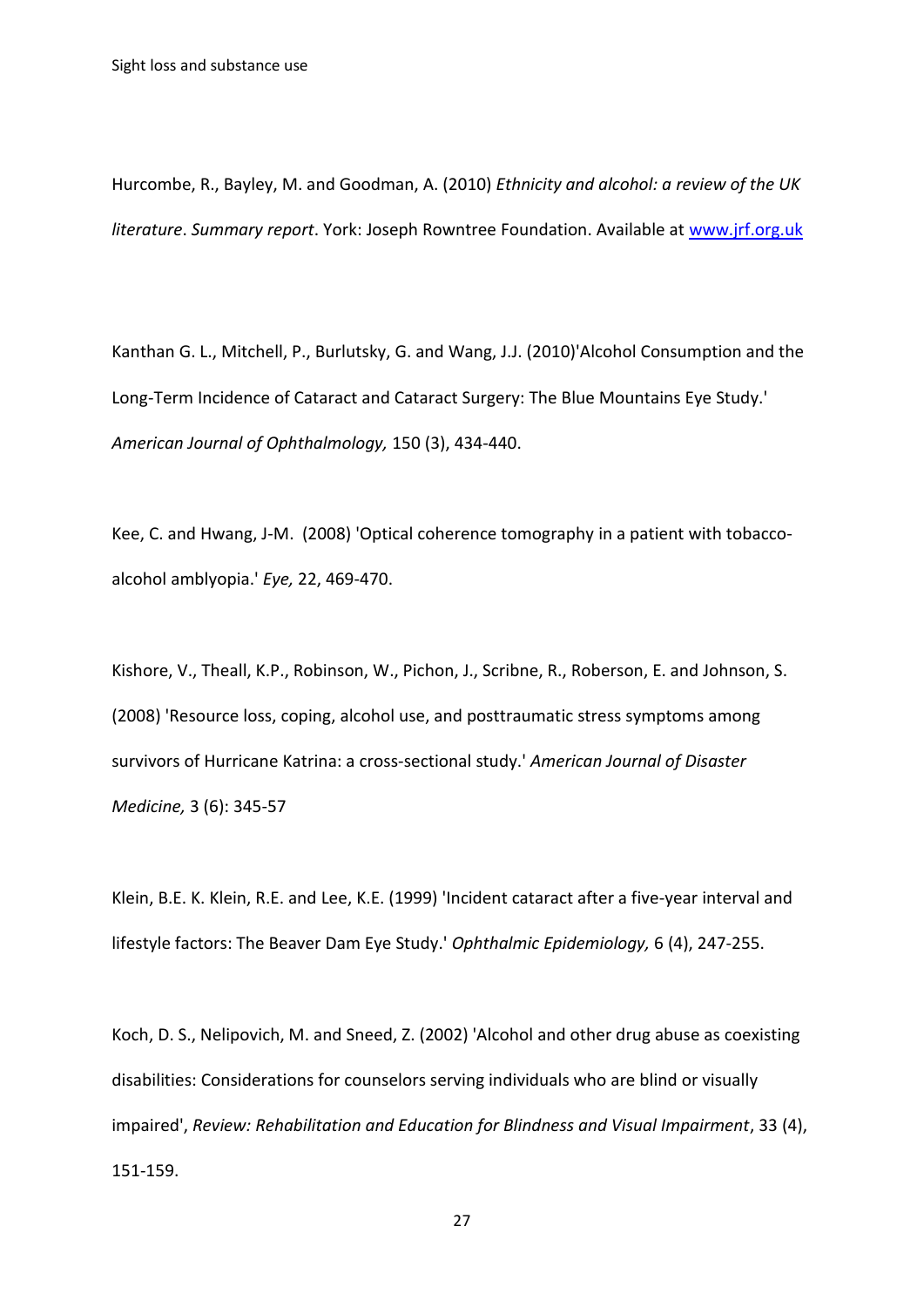Livingston, W., Galvani, S., Morgan, H. and Wadd, S. (*in preparation)* 'Seeing the alcohol and drug use in visual impairment treatment.'

McCarty, C. A. (2002) 'Cataract in the 21st Century: lessons from previous epidemiological research.' *Clinical and Experimental Optometry: Journal Of The Australian Optometrical Association*, 85 (2), pp. 91-96

Moss, S.E., Klein, R., Klein, B.E., Jensen, S.C. and Meuer, S.M. (1998) 'Alcohol consumption and the 5-year incidence of age-related maculopathy: the Beaver Dam eye study.' *Ophthalmology*, 105 (5) pp. 789-94.

Mukamal, K. J. (2007) 'Hazardous drinking among adults with diabetes and related eye disease or visual problems: a population-based cross-sectional survey'. *Ophthalmic Epidemiology* , 14 (1), 45-49.

National Health Service (n.d.) 'Amiodarone.' Available at[: http://www.nhs.uk/medicine](http://www.nhs.uk/medicine-guides/pages/MedicineSideEffects.aspx?condition=Heart%20rhythm%20disorders&medicine=Amiodarone&preparation=)[guides/pages/MedicineSideEffects.aspx?condition=Heart%20rhythm%20disorders&medicin](http://www.nhs.uk/medicine-guides/pages/MedicineSideEffects.aspx?condition=Heart%20rhythm%20disorders&medicine=Amiodarone&preparation=) [e=Amiodarone&preparation=](http://www.nhs.uk/medicine-guides/pages/MedicineSideEffects.aspx?condition=Heart%20rhythm%20disorders&medicine=Amiodarone&preparation=) [accessed 27 August 2015]

O'Leary, Z. (2010) *The Essential Guide to Doing Your Research Project.* London: Sage

Oliver, M. (2004) 'The Social Model In Action: If I had a hammer?' In C. Barnes and G. Mercer (Eds.) *Implementing the Social Model of Disability* Leeds: The Disability Press, pp. 18-31.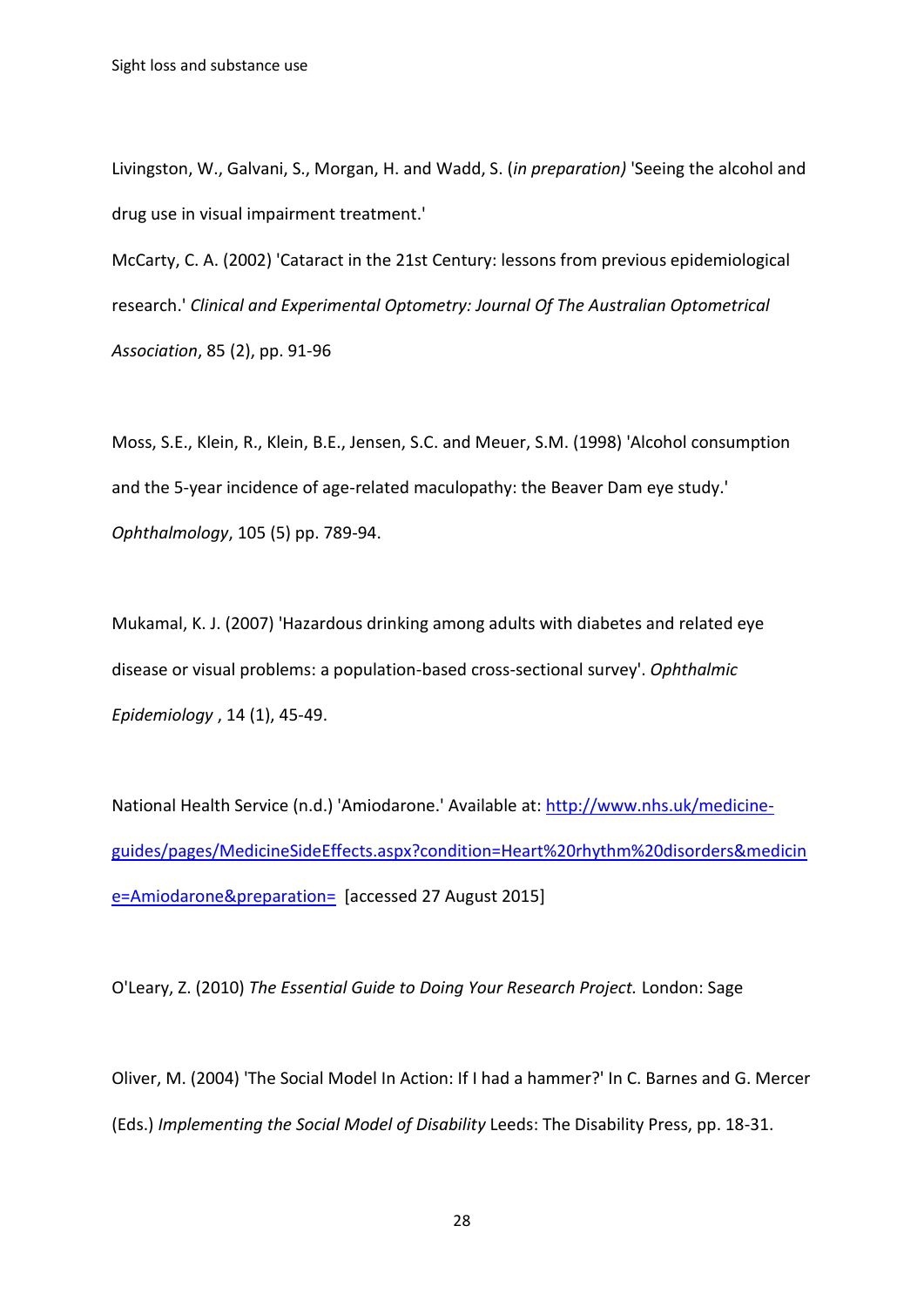Ridley, N.J.,Draper, B. and Withall, A. (2013) 'Alcohol-related dementia: an update of the evidence.' Alzheimer's Research and Therapy, 5 (3), 108.

Royal National Institute of Blind People (RNIB) (2013) *Sight loss UK 2013: The latest evidence*. London: RNIB.

RNIB (2015a) 'Key information and statistics.' Available online at: http://www.rnib.org.uk/knowledge-and-research-hub/key-information-and-statistics [accessed 9 November 2015]

RNIB (2015b) 'Solve my dilemma.' Available online at: [https://www.rnib.org.uk/services](https://www.rnib.org.uk/services-we-offer-advice-professionals-nb-magazine-health-professionals-nb-features/solve-my-dilemma)[we-offer-advice-professionals-nb-magazine-health-professionals-nb-features/solve-my](https://www.rnib.org.uk/services-we-offer-advice-professionals-nb-magazine-health-professionals-nb-features/solve-my-dilemma)[dilemma](https://www.rnib.org.uk/services-we-offer-advice-professionals-nb-magazine-health-professionals-nb-features/solve-my-dilemma) [accessed 9 November 2015]

Shinya, H., Hoshino, K., Kiritohshi, M., Kiuchi, S., Yamagami, K. andNakatani, T. (2003) '[2 Cases of Acute Retrobulbar Neuritis by Thinner Inhalation; Detected Methanol of High Concentration in Gas Phase Assay]', *ChudokuKenkyu: ChudokuKenkyukai Jun Kikanshi = The Japanese Journal of Toxicology*, 16(3), pp. 329-333.

Shwe-Tin, A., Ung, T., Madhavan, C. and Yasen, T. (2007) 'A case of endogenous Clostridium perfringensendophthalmitis in an intravenous drug abuser.' *Eye,* 21, 1427-1428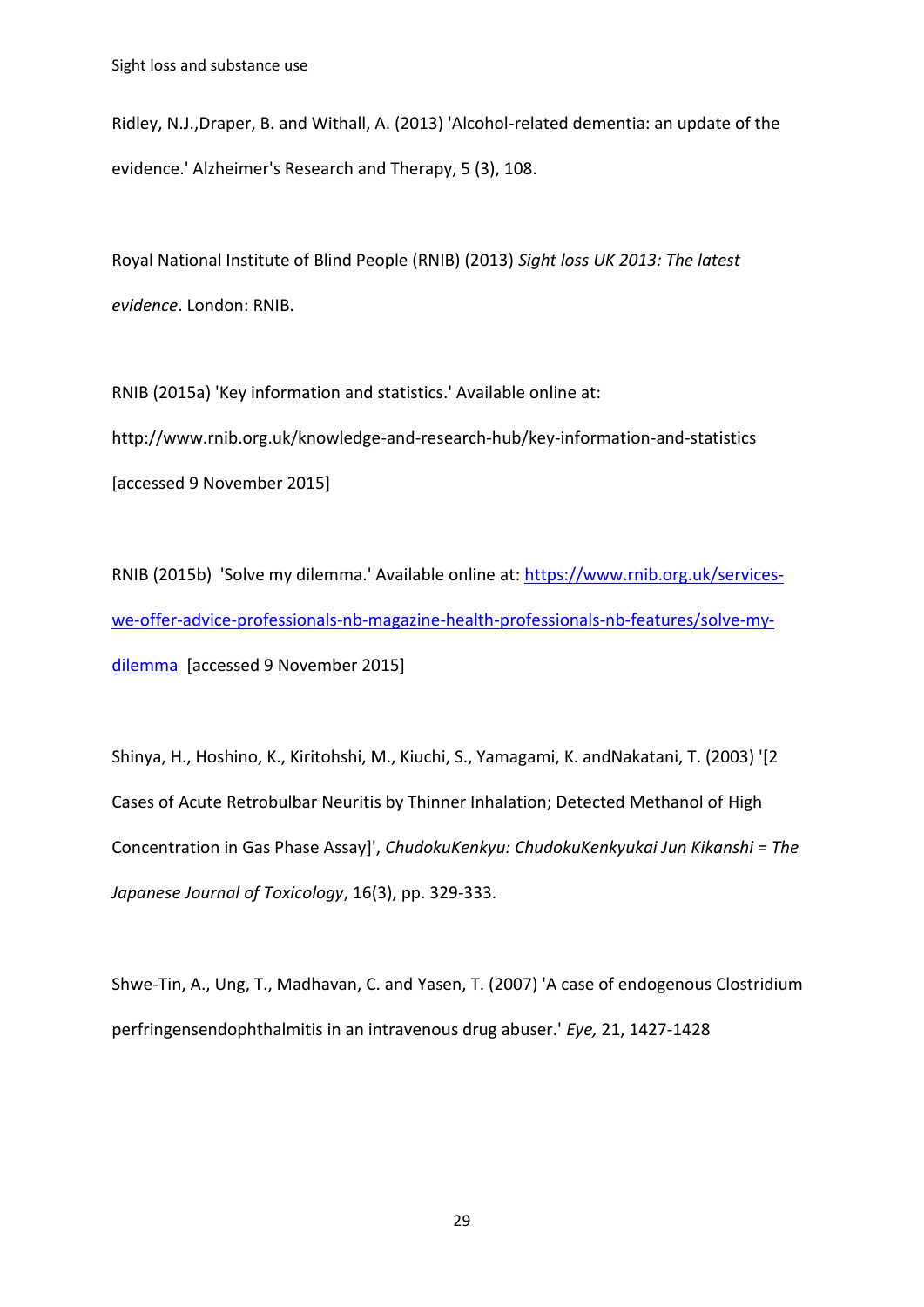Sivilotti, M. L., Burns, M. J., Aaron, C. K., McMartin, K. E. and Brent, J. (2001) 'Reversal of severe methanol-induced visual impairment: no evidence of retinal toxicity due to fomepizole', *Journal of Toxicology. Clinical Toxicology* , 39 (6), pp. 627-631.

Steel, J.R., Cockcroft, J.R. and Ritter, J.M. (1993) 'Blind drunk: alcoholic pancreatitis and loss of vision. '*Postgraduate Medical Journal*, 69(808), pp. 151-152.

Strauss, A. and Corbin, J. (1998) *Basics of Qualitative Research: Techniques and Procedures for Developing Grounded Theory*. (2nd edition.) London: Sage

Syed, S. and Lioutas, V. (2013) 'Tobacco-alcohol amblyopia: a diagnostic dilemma'. *Journal of the Neurological Sciences*, 327(1-2), pp. 41-45.

Templeton, L. (2014) *Deaf Alcohol Project*. Final Report to Funder. Alcohol Research UK.

Ullman, S.E., Relyea, M., Peter-Hagene, L. and Vasquez, A.L. (2013) 'Trauma Histories, Substance Use Coping, PTSD, and Problem Substance Use Among Sexual Assault Victims.' *Addictive Behaviour*, 38 (6): 2219–2223. doi:10.1016/j.addbeh.2013.01.027.

Venza, I., Visalli, M., Oteri, R., Teti, D. and Venza, M. (2011) 'Combined effects of cigarette smoking and alcohol consumption on antioxidant/oxidant balance in age-related macular degeneration', *Aging Clinical and Experimental Research*, 24 (5), 530-536.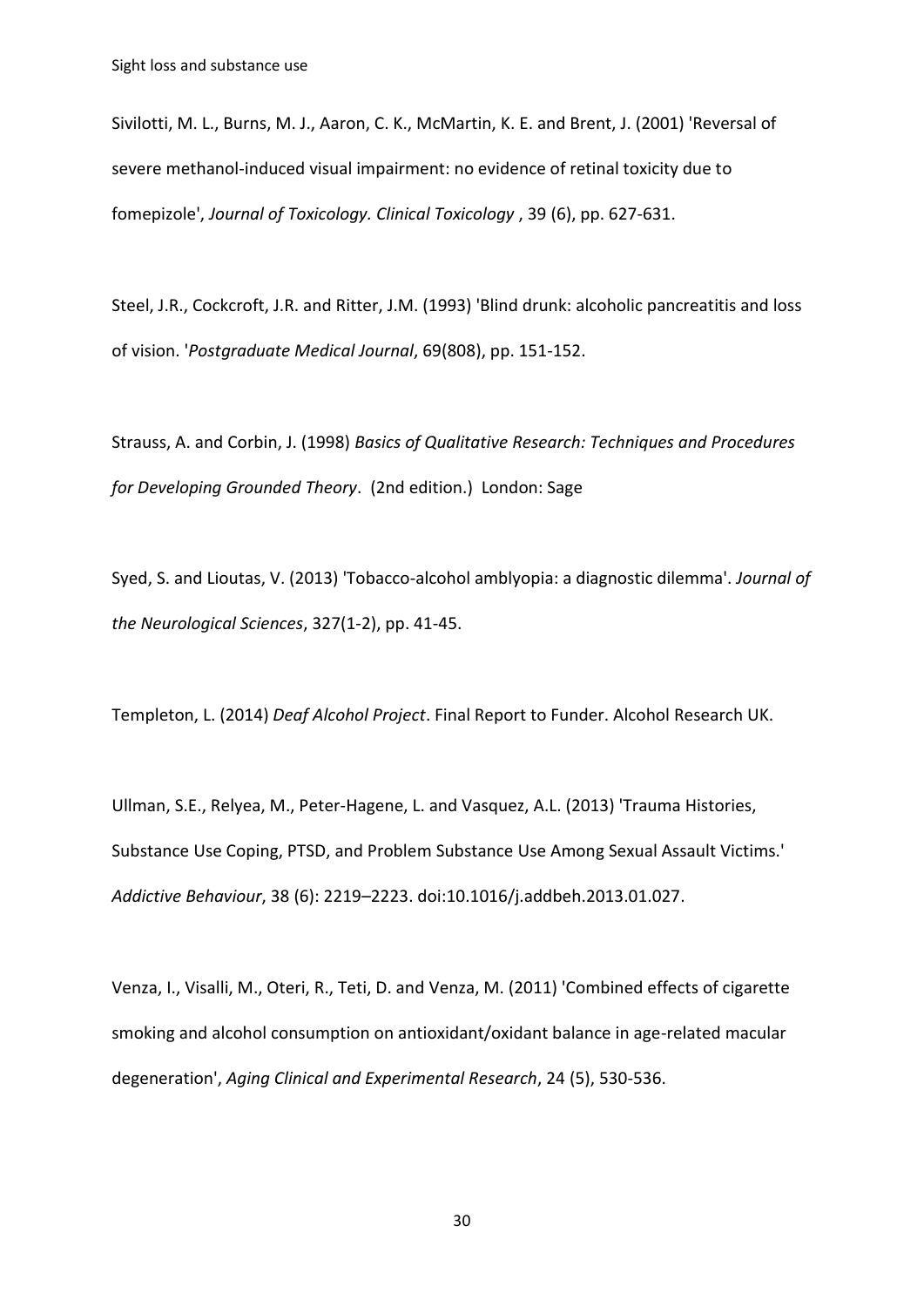Wadd, S. (2014) *The Forgotten People: Drug Problems in Later Life*. Luton: University of Bedfordshire.

Wadd, S., Lapworth, K., Sullivan, M., Forrester, D. and Galvani, S. (2011) *Working with older drinkers.* Luton: University of Bedfordshire.

Wang, J. D., Xu, L., Wang, Y. X., You, Q. S., Zhang, J. S. and Jonas, J. B. (2012) 'Prevalence and incidence of ocular trauma in North China: the Beijing Eye Study.' *Acta Ophthalmologica*, 90 (1), e61-e67.

World Health Organization (2014) *Global status report on alcohol and health 2014.* Available online at:

http://apps.who.int/iris/bitstream/10665/112736/1/9789240692763\_eng.pdf?ua=1 [accessed 10 Feb 2016]

World Health Organization (2014) 'Visual impairment and blindness.' Fact Sheet no. 282. Available online at: http://www.who.int/mediacentre/factsheets/fs282/en/ [Accessed 190 February 2016]

Zoccolella, S., Petruzzella, V., Prascina, F., Artuso, L., Pacillo, F., Dell'Aglio, R., Avolio, C., DelleNoci, N., Attimonelli, M. and Specchio, L.M. (2010) 'Late-onset Leber hereditary optic neuropathy mimicking Susac's syndrome.' *Journal of Neurology*, 257 (12), 1999-2003.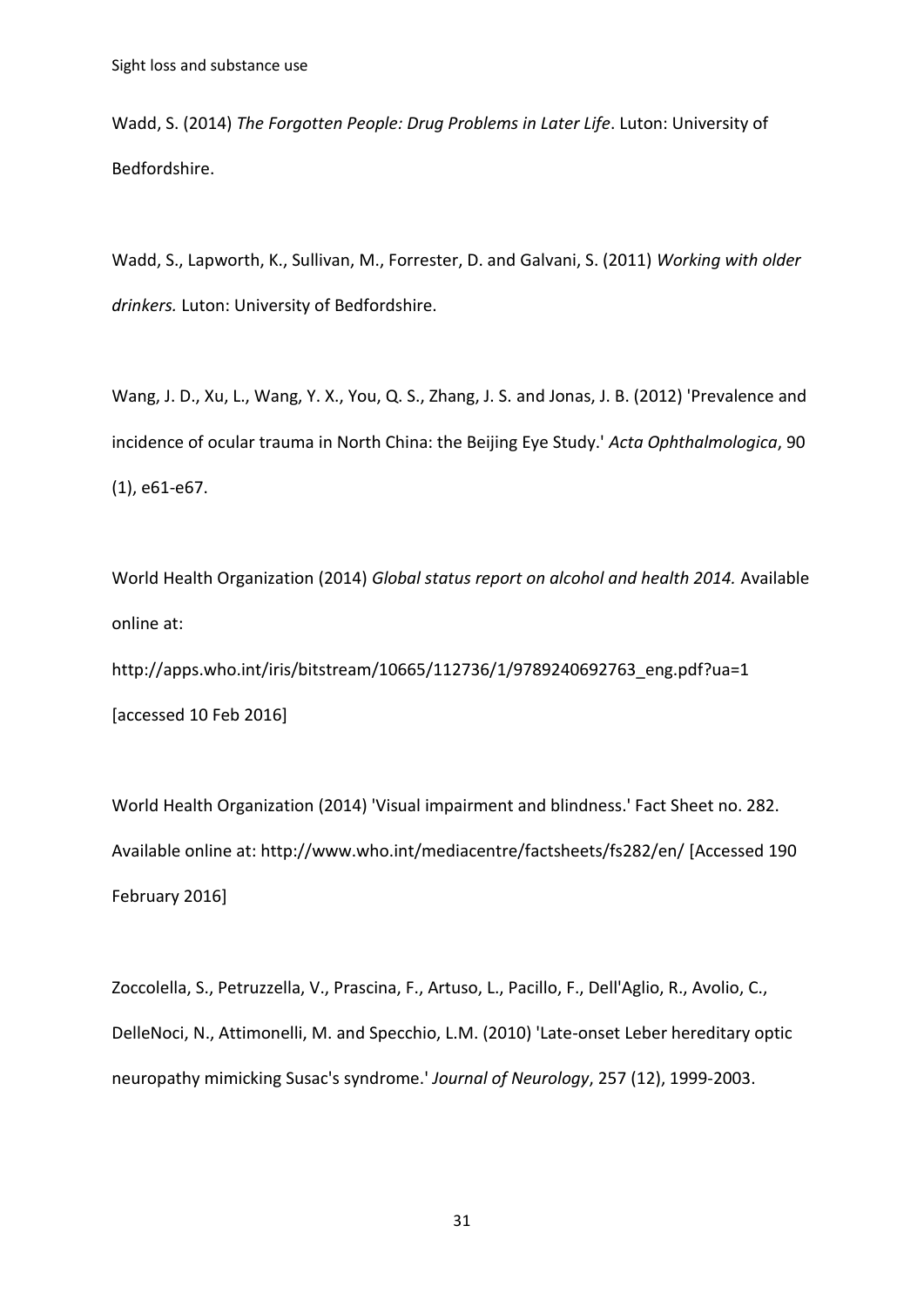# **Tables and Figures**

Table 1: Sample characteristics

| Gender                          | Male = $13;$                           |
|---------------------------------|----------------------------------------|
|                                 | Female = $4$                           |
| Average age                     | 53 years (range 20s to 80s)            |
| <b>Ethnicity (self-defined)</b> | White English/British = $16$ ;         |
|                                 | Asian $= 1$ .                          |
| <b>Religious identity</b>       | Christian = $7;$                       |
|                                 | Quaker = $1$ ;                         |
|                                 | Pagan = $1$ ;                          |
|                                 | None = $8$                             |
| <b>Employment</b>               | Full time paid = $0$ ;                 |
|                                 | Part-time paid = $4$ ;                 |
|                                 | Unpaid employment/ voluntary role = 2; |
|                                 | Students = $2;$                        |
|                                 | Retired = $3;$                         |
|                                 | "Full-time mum" = $1$ ;                |
|                                 | Unemployed $= 5$ .                     |
| <b>Smoking status</b>           | Current = $5;$                         |
|                                 | Previous = $6$ ;                       |
|                                 | Never smoked = $6$                     |